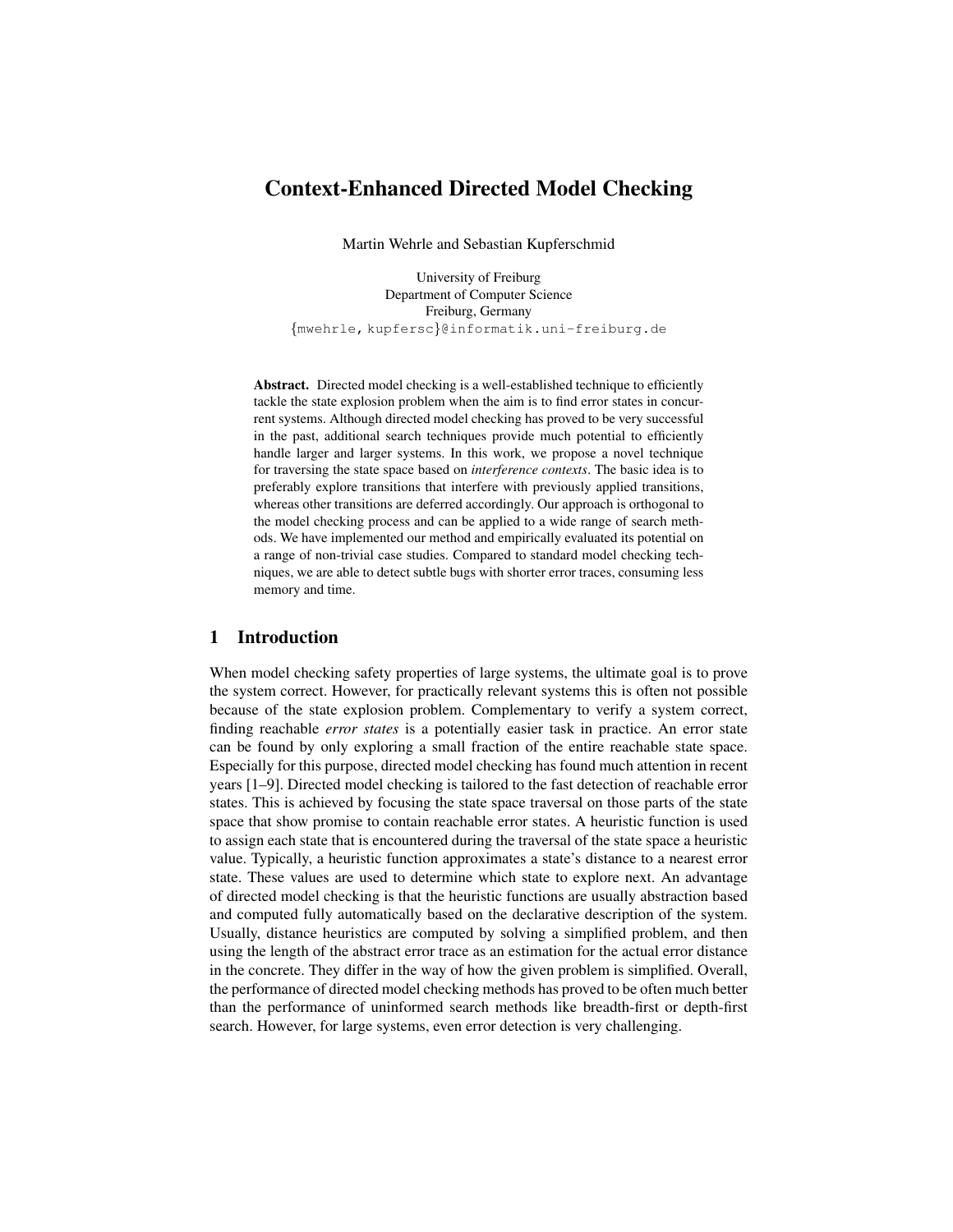To cope with larger and larger systems, additional techniques to tackle the state explosion problem are needed. Among these, approaches that additionally evaluate the relevance of *transitions*, rather than just states, are very promising. Such methods have proved to further alleviate the state explosion problem as the additional information improves the search guidance. As a consequence, the number of states that have to be explored before an error state is encountered can be significantly reduced in practice. Techniques following this approach have first been proposed in the areas of AI planning and directed model checking. For instance, *helpful actions* [10], *preferred operators* [11], and *useless transitions* [12, 13] are powerful instantiations of this paradigm. All these techniques have in common that they label applicable transitions with a Boolean flag. This flag indicates whether a transition is relevant or not. States that are reached by a relevant transition are preferred during the traversal of the state space. Another technique that exploits certain properties of transitions is *iterative context-bounding* [14]. This algorithm was proposed in software model checking for error detection in multithreaded programs. The algorithm searches for error traces that exhibit a minimal number of *context switches*, i. e., execution points where the scheduler forces the active thread to change. Transitions that do not induce a context switch are preferred. We will detail these approaches in the section on related work.

In this paper, we introduce context-enhanced directed model checking. Roughly speaking, the main idea of this approach is the following: If there is a transition  $t$  that is part of a shortest error trace  $\pi$ , then there often is a subsequent transition in  $\pi$  that *profits* from t. Therefore, we propose to preferably explore states that have been reached by a transition that profits from the effect of the previously applied transition. As a consequence, the search process avoids to "jump" while traversing the state space, i. e., it prefers transitions that belong to the same part of the system. We use the notion of *interference context* to determine how much a transition profits from the execution of another transition. With the above mentioned approaches, our technique shares the property that it labels transitions and defers the expansion of states reached by less relevant transitions. In contrast to these approaches, our method does not assign a Boolean flag to a transition, but an integer value. Our approach is embedded in a multi-queue search algorithm that is well-suited to respect the different levels of relevance. Another distinguishing property is that our approach can also be successfully applied to uninformed search, which is not possible with the other approaches, except for iterative context bounding. We have implemented our approach and applied it to uninformed search as well as directed model checking with several distance heuristics from the literature. We also compare our technique with the useless transitions approach as well as iterative context bounding as outlined above. The experiments reveal that our approach scales much better than the previous approaches in many challenging problems coming from real-world case studies.

The remainder of this paper is organized as follows. Section 2 introduces the preliminaries for this work. In the subsequent section, we introduce context-enhanced directed model checking. Afterwards, in Sec. 4, we discuss related work. In the following section, we empirically evaluate our approach on a number of benchmarks and compare it with plain directed model checking as well as previously proposed techniques for prioritizing transitions. Section 6 concludes the paper and discusses future work.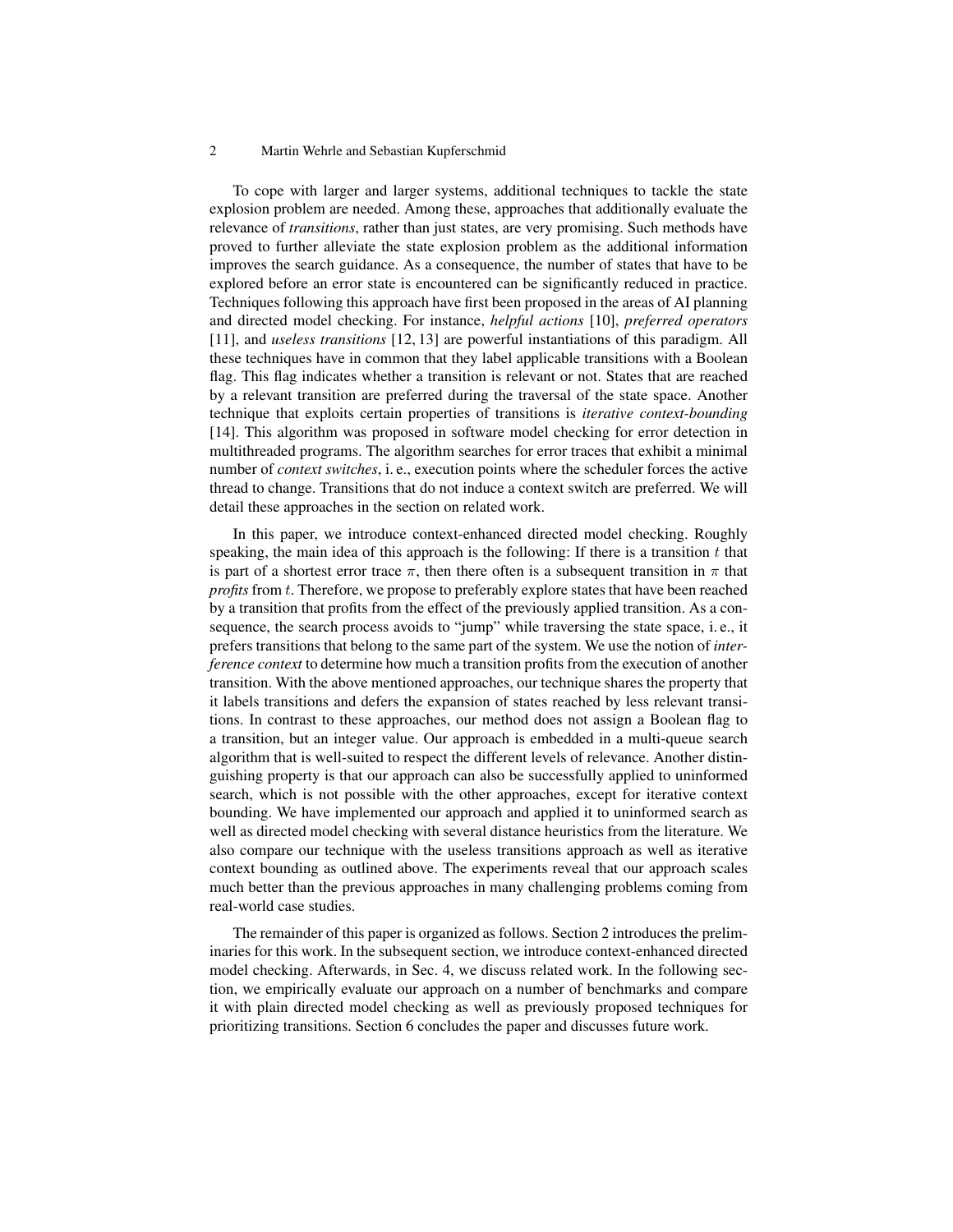# 2 Preliminaries

In this section, we give the preliminaries needed for this work. In Sec. 2.1, we introduce our notation and computational model. This is followed by an introduction to directed model checking in Sec. 2.2.

## 2.1 Notation

Our approach is applicable to a broad class of transition systems, including parallel systems with interleaving, synchronization and linear arithmetic. We only require that the transitions resemble *guarded commands*, i. e., a transition consists of a *precondition* and an *effect*. Therefore, we define our computational model in a general way, consisting of a finite set of bounded integer variables V and a finite set of *transitions* T. For the sake of presentation, we restrict the form of transitions as stated in the next definition.

**Definition 1** (System). A system S is a tuple  $\langle V, T \rangle$ , where V is a finite set of bounded *integer variables and*  $T$  *is a finite set of transitions. A transition t is a tuple*  $\langle pre, eff \rangle$ *, where*

- $-$  pre *is the precondition of t. It is a conjunction over constraints of the form*  $v \Join c$ , *where*  $v \in V$ *,*  $c \in \mathbb{Z}$  *and*  $\bowtie \in \{<,\leq,=,\geq,>\}.$
- $−$  *eff is the effect of t. It is a set of assignments of the form*  $v := c$ *, where*  $v ∈ V$  *and*  $c \in \mathbb{Z}$ .

For a transition  $t = \langle pre, eff \rangle$ , we denote its precondition and effect with  $pre(t)$ and eff(t), respectively. A *system state* is a function that assigns each variable  $v \in V$ a value of v's domain. A transition t is *applicable* in a state s if t's precondition is satisfied by s, i.e., if  $s \models \text{pre}(t)$ . The successor state  $s' = t(s)$  reached by applying t in s is obtained by updating all variables according to the effect of  $t$ . Formally, the state space of a system is defined as follows.

**Definition 2** (State space of a system). Let  $S = \langle V, T \rangle$  be a system. The state space *of* S is defined as a labeled transition system  $T(S) = (S, \Delta)$ , where S is a set of states *and*  $\Delta \subseteq S \times T \times S$  *is a transition relation. There is a transition*  $(s, t, s') \in \Delta$  *iff*  $s \models \text{pre}(t)$  *and*  $s' = t(s)$ *.* 

For transitions  $(s, t, s') \in \Delta$ , we will also write  $s \stackrel{t}{\rightarrow} s'$ . We define a model checking task as a system together with an initial state and a target formula describing the set of error states.

**Definition 3** (Model checking task). Let S be a system and  $T(S) = (S, \Delta)$  be its *state space. A model checking task is a tuple*  $\langle S, s_0, \varphi \rangle$ *, consisting of a system S, an initial state*  $s_0 \in S$  *and a target formula*  $\varphi$ *. Target formulas have the same form as preconditions of transitions. The task is to find a sequence*  $\pi = t_1, \ldots, t_n$  *of transitions,*  $with s_{i-1} \stackrel{t_i}{\longrightarrow} s_i \in \Delta$  *for*  $1 \leq i \leq n$  *and*  $s_n \models \varphi$ *.* 

Informally speaking, the target formula describes a set of states with an undesirable property, the so called *error states*. Therefore, we call a sequence  $\pi$  as defined as in the last definition an *error trace*.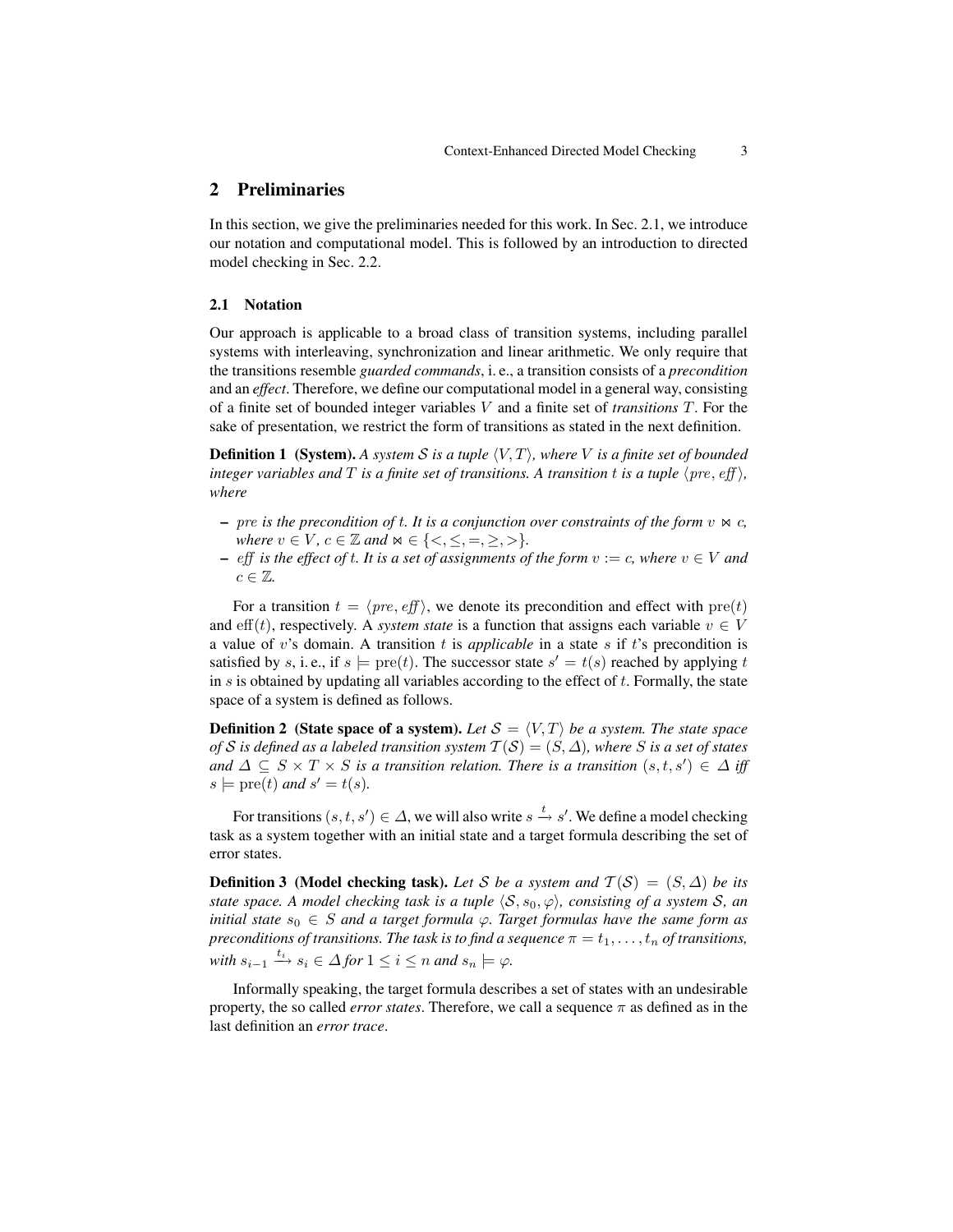4 Martin Wehrle and Sebastian Kupferschmid

## 2.2 Directed Model Checking

In a nutshell, directed model checking is the application of heuristic search [15] to model checking. The main idea of directed model checking is to explore those parts of the state space first that show promise to contain reachable error states. As a consequence, it is possible to detect error states in systems whose entire state space is too huge for brute force methods. In directed model checking, the state space traversal is guided ("directed") towards error states based on specific criteria. Ideally, these guidance criteria are *automatically* extracted from the declarative description of the system under consideration by taking an abstraction thereof. Based on such an abstraction, a heuristic function  $h$  is computed that typically approximates a state's distance to a nearest error state. During the search process,  $h$  is used to assign each encountered state  $s$ a heuristic value h(s). These values are used to influence the *order* in which state to explored, hereby completeness is *not* affected. Figure 1 shows a basic directed model checking algorithm.

|                | 1 function dmc(S, $s_0$ , $\varphi$ , h):                |
|----------------|----------------------------------------------------------|
| 2              | open = empty priority queue                              |
| 3              | $closed = \emptyset$                                     |
| $\overline{4}$ | priority = evaluate( $s_0$ , h)                          |
| 5              | $open.insert(s_0, priority)$                             |
| 6              | while open $\neq \emptyset$ do:                          |
| 7              | $s = open.getMinimum()$                                  |
| 8              | if $s \models \varphi$ then:                             |
| 9              | return False                                             |
| 10             | $closed = closed \cup \{s\}$                             |
| 11             | <b>for each</b> transition t applicable in s <b>do</b> : |
| 12             | $s' = t(s)$                                              |
| 13             | <b>if</b> $s' \notin closed \cup open$ <b>then:</b>      |
| 14             | priority = evaluate(s', h)                               |
| 15             | open.insert(s', priority)                                |
| 16             | return True                                              |

Fig. 1. A basic directed model checking algorithm

The algorithm takes a model checking task  $\langle S, s_0, \varphi \rangle$  and a heuristic function h as input. It returns *False* if there is a reachable error state, i.e., a state that satisfies  $\varphi$ , otherwise it returns *True*. The state  $s_0$  is the initial state of S. The algorithm maintains a priority queue *open* which contains visited but not yet explored states. When *open.getMinimum* is called, *open* returns a minimum element, i. e., one of its elements with minimal priority value. States that have been expanded are stored in *closed*. Every state encountered during search is first checked if it satisfies  $\varphi$ . If this is not the case, its successors are computed. Every successor that has not been visited before is inserted into *open* according to its priority value. The *evaluate* function depends on the applied version of directed model checking, i. e., if applied with A<sup>∗</sup> or greedy search (cf. [15, 16]). For  $A^*$ , *evaluate*(*s*, *h*) returns  $h(s) + c(s)$ , where  $c(s)$  is the length of the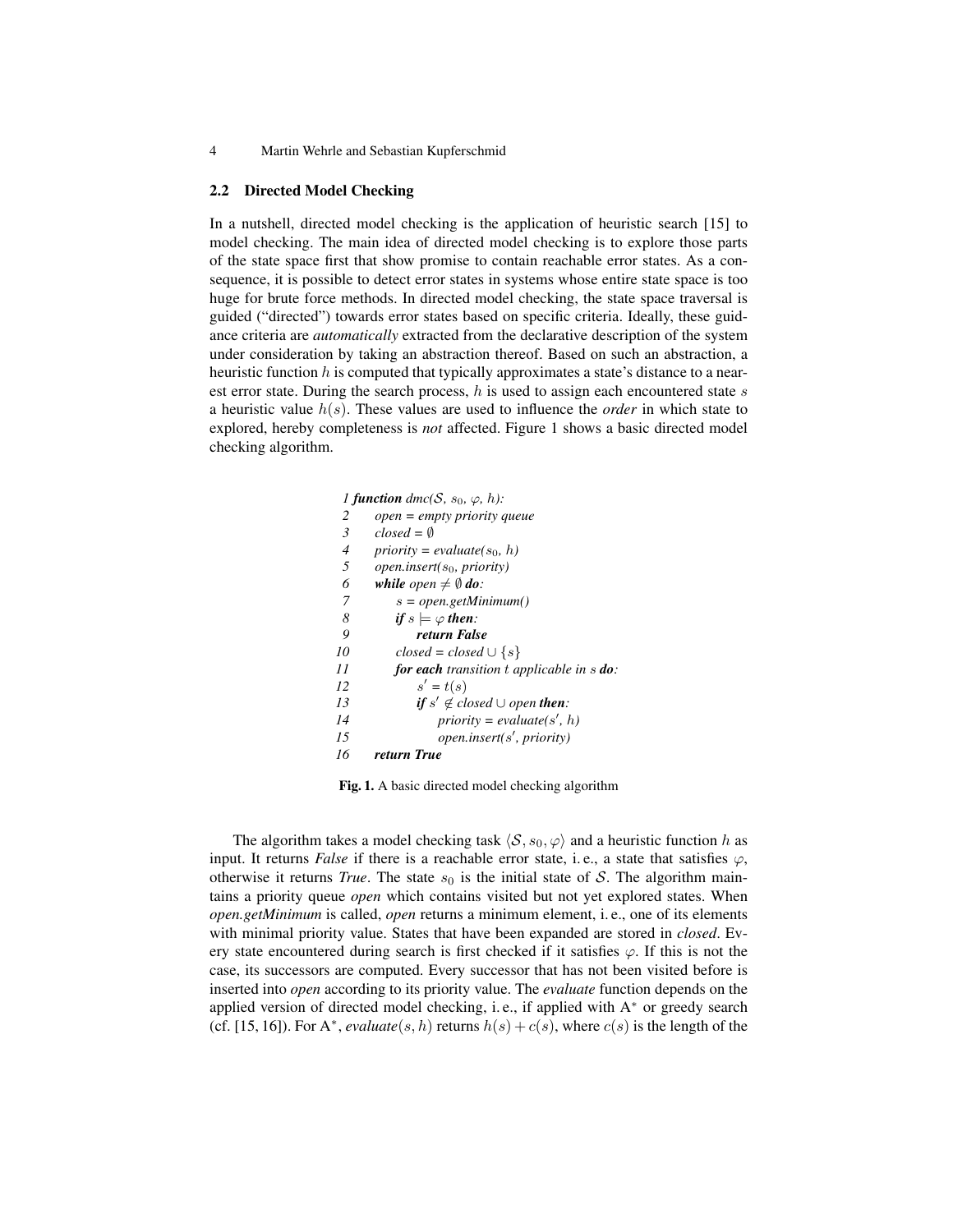path on which s was reached for the first time. For greedy search, it simply evaluates to  $h(s)$ . When every successor has been computed and prioritized, the process continues with the next state from *open* with lowest priority value.

To be able to report found error traces, every state stores a pointer to its immediate predecessor state and transition. We finally remark that, depending on the implementation details of the used priority queue, depth-first search and breadth-first search are instances of the algorithm from Fig. 1 when  $h$  is the constant zero function.

# 3 Context-Enhanced Directed Model Checking

In this section, we introduce context-enhanced directed model checking which is based on *interference contexts*. To compactly describe the main idea of our approach, we need the notion of *innocence*. A transition t is innocent if for each state s where t is applicable, there is no constraint of the target formula  $\varphi$  that is satisfied by eff(t). This means, if there is a conjunct c of  $\varphi$  so that  $t(s) \models c$ , then c was already satisfied by s. Note that, if the initial state of a system is not an error state, then only applying innocent transitions will never lead to error states.

The main idea of context-enhanced directed model checking is the following. Let s be a state and let t be an innocent transition enabled at s. If t is the first transition of a shortest error trace starting from s, then there must be applicable transitions at  $s' = t(s)$  that *profit* from the effect of t. Otherwise t cannot be part of a shortest error trace. Hence, our algorithm focuses on transitions that belong to the same part of the system. In this work, we use *interference contexts* to determine whether a transition profits from a preceding transition.

### 3.1 Interference Contexts

Our notion of interference contexts is based on the well-known concept of interference. Similar to other work (for example, in the area of partial order reduction [17]), we use a definition that can be statically checked. Roughly speaking, two transitions interfere if they work on a common set of system variables. For a transition  $t$ , we will use the notation var $(\text{pre}(t))$  and var $(\text{eff}(t))$  to denote the set of variables occurring in the precondition and the effect of  $t$ , respectively.

**Definition 4 (Interference).** *Two transitions*  $t_1$  *and*  $t_2$  *interfere, iff at least one of the following conditions holds:*

> *1.* var(eff(t<sub>1</sub>))  $\cap$  var(pre(t<sub>2</sub>))  $\neq \emptyset$ , 2. var $\left(\text{eff}(t_2)\right) \cap \text{var}(\text{pre}(t_1)) \neq \emptyset$ , *3.* var(eff(t<sub>1</sub>)) ∩ var(eff(t<sub>2</sub>))  $\neq \emptyset$ *.*

Informally, this means that two transitions interfere if one writes a variable that the other is reading, or both transitions write to a common variable. We next give a pruning criterion based on interference. To formulate this, we first define the notion of *interference contexts*. Roughly speaking, for a transition t and  $n \in \mathbb{N}_0$ , the interference context  $C_n(t)$  contains all transitions for which there is a chain of at most n transitions where neighboring transitions interfere.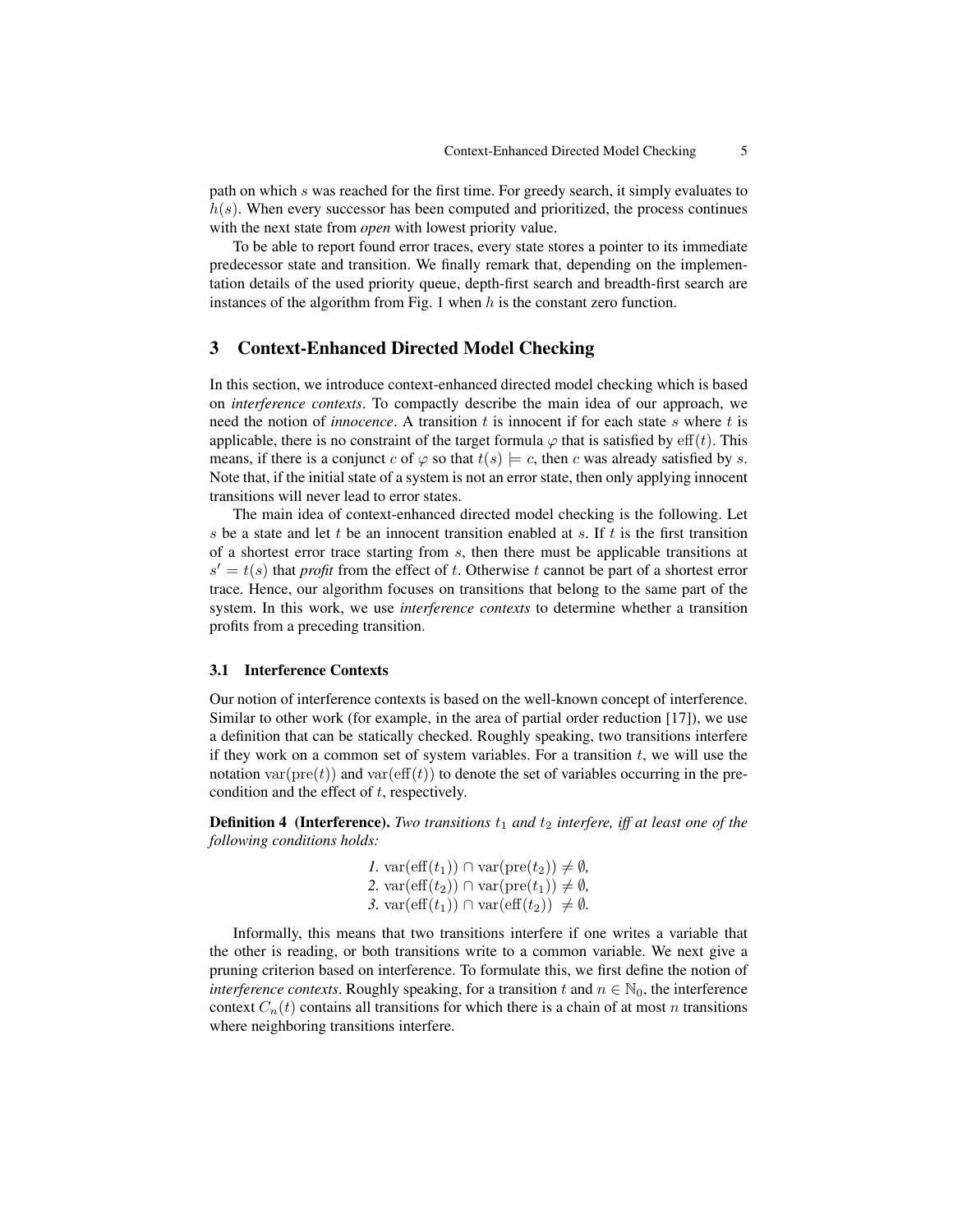**Definition 5** (Interference Context). Let  $\langle V, T \rangle$  be a system,  $t \in T$  be a transition and  $n \in \mathbb{N}_0$ . The interference context  $C_n(t)$  is inductively defined as follows:

$$
C_0(t) = \{t\}
$$
  

$$
C_n(t) = C_{n-1}(t) \cup \{t' \in T \mid \exists t'' \in C_{n-1}(t) : t'' \text{interferes with } t'\}
$$

As we are dealing with finite transition systems, there exists a smallest  $N \leq |T|$ , so that  $C_N(t) = C_{N+1}(t)$  for all transitions  $t \in T$ . We will denote this context with  $C(t)$ . Note that this context induces an equivalence relation on the set of system transitions T. It partitions T into subsets of transitions which operate on pairwise disjoint variables. Based on this notion, we now give a pruning criterion which is guaranteed to preserve completeness. Informally speaking, if a state is part of a shortest error trace and has been reached via an innocent transition  $t$ , then it suffices to only apply transitions from  $C(t)$  at s.

**Proposition 1.** Let  $\langle S, s_0, \varphi \rangle$  be a model checking task for a system  $S = \langle V, T \rangle$  and a *target formula*  $\varphi = \bigwedge (v_i \Join c_i)$ *, where*  $\Join \in \{<,\leq,=,\geq,>\}$ *,*  $v_i \in V$  *and*  $c_i \in \mathbb{Z}$ *. Let s be a state in* S *that is part of a shortest error trace from*  $s_0$  *and has been reached by a transition sequence with last transition* t*. Further assume that* t *is innocent. Then there is a shortest error trace from s that starts with a transition from*  $\overline{C}(t)$ *.* 

*Proof.* As s is part of a shortest path from the initial state, and t is innocent, there is a shortest error trace  $\pi$  that starts in s which contains a transition  $t'_\pi$  that needs the effects of t, i.e.,  $var(eff(t)) \cap var(pre(t'_{\pi})) \neq \emptyset$ . Otherwise, t would not have been needed and s would not be part of a shortest error trace. We transform  $\pi$  into a shortest error trace  $\pi'$  so that the first transition in  $\pi'$  is contained in  $\overline{C}(t)$ . Let  $t_1, \ldots, t_n$  be the prefix of  $\pi$  so that  $t_n$  is the first transitions in  $\pi$  that interferes with t, i.e.,  $t_1, \ldots, t_{n-1}$  do not interfere with t. Then  $\pi'$  is constructed by an inductive argument. If  $n = 1$ , i.e.,  $t_1$ interferes with t, then  $\pi' = \pi$  as  $t_1 \in \overline{C}(t)$ . For the induction step, let  $t_{n+1}$  be the first interfering transition with t. If  $t_{n+1}$  and  $t_n$  do not interfere, then they can be exchanged in  $\pi'$  as non-interfering transitions can be applied in any order, leading to the same state. If they do interfere, then by definition  $t_n \in C(t)$ , which proves the claim.

From Prop. 1, we can derive the following pruning criterion: If there is a shortest error trace from s that starts with a transition from  $\overline{C}(t)$ , then all transitions that are not contained in  $C(t)$  can be pruned, without losing completeness. Note that the condition for s to be on a shortest error trace can be assumed without loss of generality: If s is *not* part of a shortest error trace, *every* successor can be pruned.

In practice, this pruning criterion does not seem to fire very often: Benefits are only obtained if the system's transitions can be partitioned into at least two sets of transitions that operate on disjoint variables. In such cases, also compositional model checking is applicable. These concepts are known and by no means new. In fact, the pruning criterion can be seen as a version of compositional model checking, where completely independent parts of the system are handled individually. However, the formulation of Prop. 1 lends itself to a way of how to approximate the pruning criterion. This leads to the heuristic approach to prioritize transitions that we are introducing next.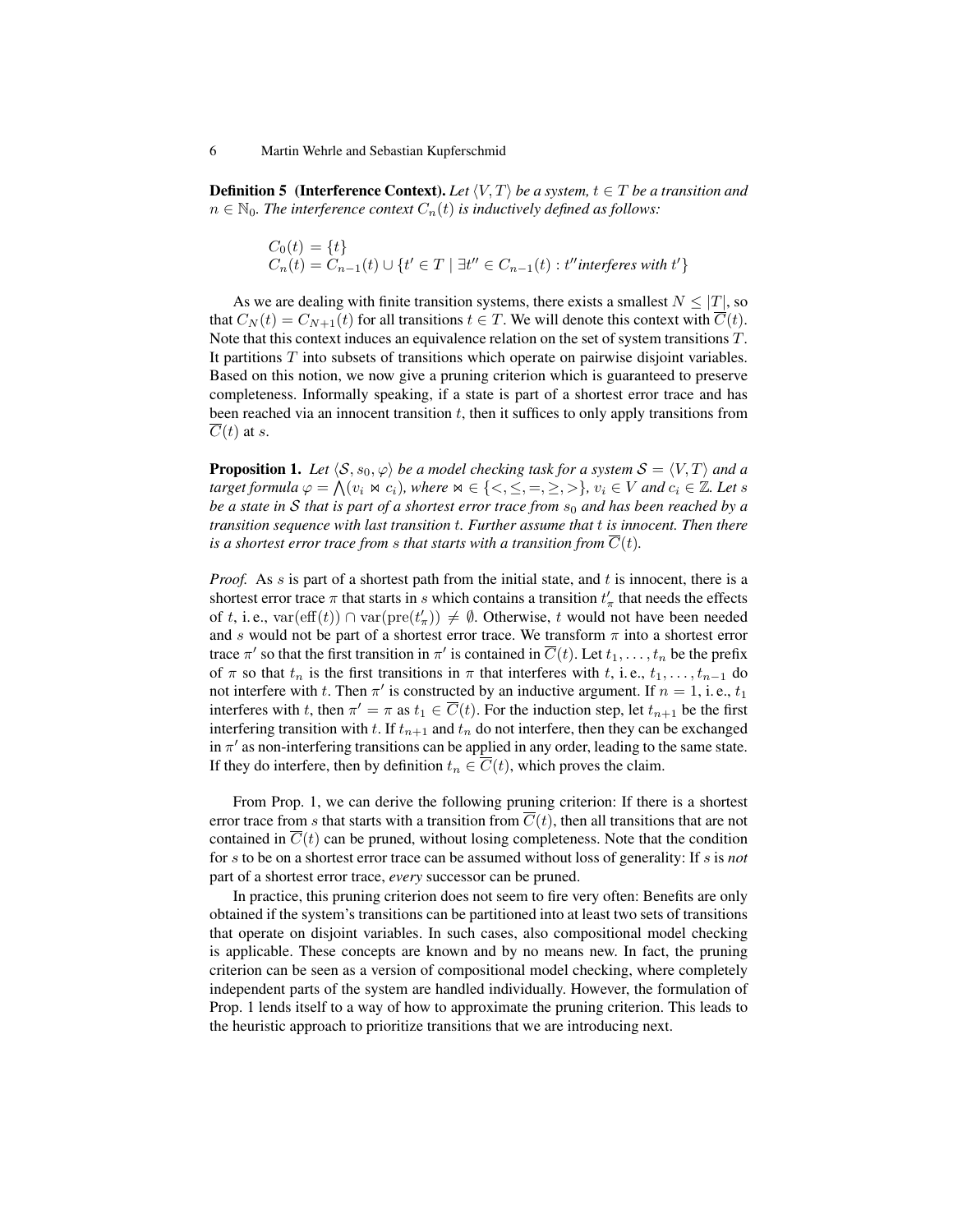### 3.2 The Context-Enhanced Search Algorithm

In this section, we describe how we approximate the pruning criterion. The basic idea is actually quite simple: Instead of considering the exact closure  $\overline{C}(t)$  of a transition t, we substitute it with the interference context  $C_n(t)$  for some bound  $n < N$ , where N is the smallest number such that  $C_N(t) = \overline{C}(t)$  for all transitions  $t \in T$ . Suppose for a moment that we know how to choose a good value for  $n$ . Obviously, Prop. 1 does not hold anymore if we replace  $\overline{C}(t)$  with  $C_n(t)$ . As a consequence thereof, states that are reached via transitions that are not contained in  $C_n(t)$  cannot be pruned without loosing completeness. The approximation therefore becomes a heuristic criterion for the *relevance* of transitions. Instead of pruning these states, we suggest to defer their expansion. This can be done by extending the search algorithm from Fig. 1 with a second open queue. States whose expansions we want to defer are inserted in this queue. All other states are inserted in the standard open queue. States from the second queue are only expanded if the standard open queue is empty. The question remains which value we should use for the parameter n. From Def. 5, we know that  $C_i(t) \subseteq C_i(t)$  for all transitions t iff  $i \leq j$ . On the one hand, the higher the parameter, the better  $\overline{C}(t)$ is approximated. However, as we already argued (and also describe in the experimental section), the exact pruning criterion does not fire very often in practice. On the other hand, the lower the parameter the more missclassifications may occur, which hampers the overall performance of the model checking process.

Instead of choosing a constant parameter, we propose to use a multi-queue search algorithm that maintains  $N + 1$  different open queues, where  $N \in \mathbb{N}$  is defined as above. Overall, we obtain a family of open queues  $q_0, \ldots, q_N$ , where  $q_i$  is accessed (according to the given distance heuristic) iff  $q_0, \ldots, q_{i-1}$  are empty, and  $q_i$  is not. The basic directed model checking algorithm from Fig. 1 can be converted into our multi-queue search method by replacing the standard open queue with a multi-queue and the corresponding accessing functions as given in Fig. 2. In these queues, states are maintained as follows.

```
1 function insert(s
0
, priority):
2 if t is innocent then:
3 if t' \notin \overline{C}(t) then:
4 prune s
0
5 else:
6 determine smallest n \in \mathbb{N} such that t' \in C_n(t)7 qn.insert(s
0
, priority)
8 else:
9 q_0, insert(s', priority)
1 function getMinimum():
```
Fig. 2. Multi-queue accessing functions for context-enhanced directed model checking

*<sup>2</sup>* determine smallest n such that  $q_n \neq \emptyset$ 

*<sup>3</sup> return* qn*.getMinimum()*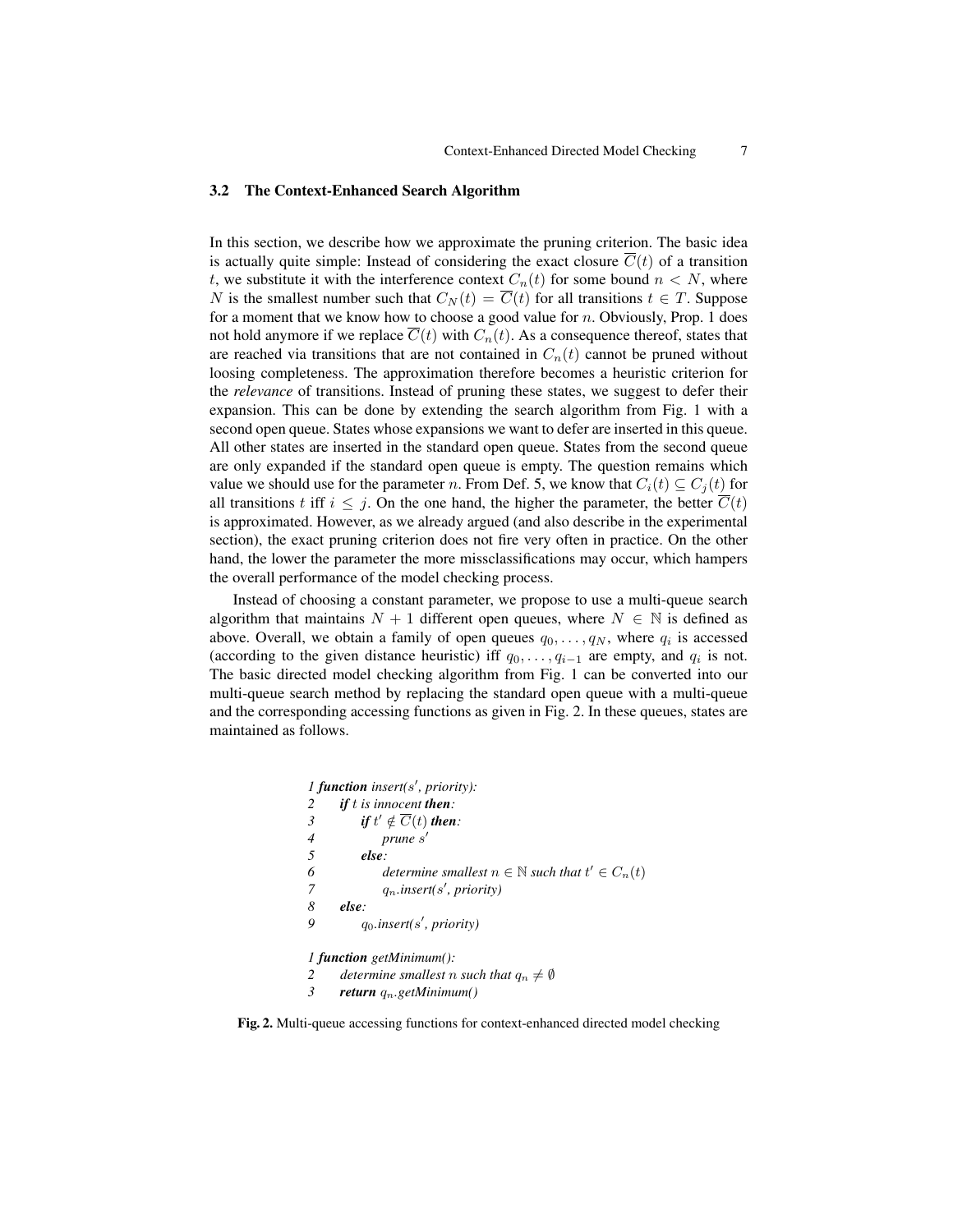Let s be a state that was reached with transition t, and let  $s' = t'(s)$  be the successor state of s under the application of the transition t'. If t is innocent and  $t' \notin \overline{C}(t)$ , then we can safely prune s'. If t is innocent and  $t' \in \overline{C}(t)$ , then the successor state s' is maintained in queue  $q_1$  if  $t' \in C_1(t)$ , and maintained in  $q_i$  if  $t' \in C_i(t)$  and  $t' \notin C_{i-1}(t)$ . If t is not innocent, then s' is stored in  $q_0$ .

According to the given distance heuristic, *getMinimum* returns a state with best priority from the queue  $q_i$  with minimal index i that is not empty. The multi-queue is empty iff all queues are empty. Obviously, our approach remains complete, as only the order in which the states are explored is influenced. The advantage of this multi-queue approach is that we do not have to find a good value for  $n$ , which strongly depends on the system. By always expanding states from the lowest non-empty queue, the algorithm also respects the quality of the estimated relevance.

# 4 Related Work

Directed model checking has recently found much attention, and various distance heuristics to estimate a state's distance to a nearest error state have been proposed in this context [1–9]. Given a declarative description of the system under consideration, these distance heuristics are usually computed fully automatically based on abstractions. Overall, directed model checking has demonstrated to significantly outperform uninformed search methods like breadth-first or depth-first search.

To efficiently handle larger and larger systems, additional search enhancements have recently been proposed for directed model checking as well as for AI planning. In particular, techniques to additionally prioritize transitions (rather than only states) are very promising. In the area of AI planning, *helpful actions* [10] and *preferred operators* [11] have been proposed. Both approaches heuristically select transitions that should be preferred during search. However, these concepts are specifically designed for certain distance heuristics.

In the context of directed model checking, a similar approach called *useless transitions* has been proposed [13]. A transition is considered as useless in a state  $s$  if it does not start a shortest error trace from s. This criterion is approximated to identify such transitions, which are less preferred during the search. In this approach, the distance heuristic itself is used to estimate whether a transition is useless or not. Hence, the quality of this approach strongly depends on the informedness of the distance heuristic. Furthermore, combining this approach with uninformed search methods is not possible as no distance heuristic is applied there. Complementary to this, context-enhanced directed model checking is independent of the distance heuristic. As we shall see in the experimental section, our approach is successfully applicable to uninformed search.

Musuvathi and Qadeer work in the area of software model checking. They propose a technique for bug detection based on *context bounding* [14]. For multithreaded programs, they propose an algorithm that limits the number of *context switches*, i. e., the number of execution points where the scheduler forces the active thread to change. Their algorithm is actually a kind of iterative deepening search, where the number of context switches that may occur in each trace is increased in each iteration. They define a context essentially as a thread, whereas in our work, a context switch would correspond to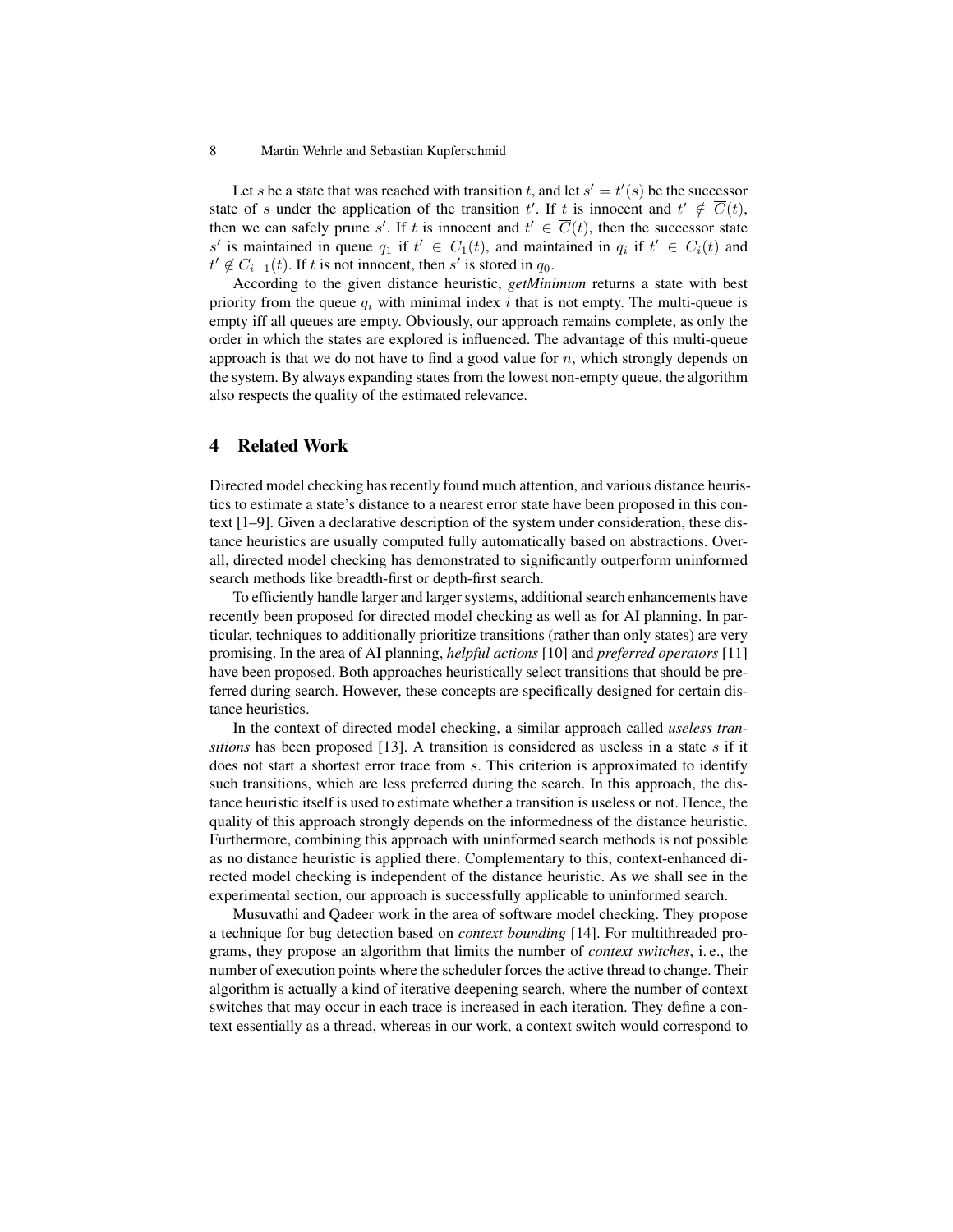a state where a transition is executed which does not interfere with the preceding transition. In our setting, a context switch corresponds to exploring a state from a deferred queue. However, our criterion is stricter than the context switch criterion proposed by Musuvathi and Qadeer: Exploring a state from a deferred queue corresponds to a context switch in the sense of Musuvathi and Qadeer, but not vice versa. Moreover, we handle the different levels of interference with a fine-grained multi-queue search algorithm. Musuvathi and Qadeer propose an algorithm that is guaranteed to minimize the number of context switches. Contrarily, our search algorithm does not necessarily minimize them, but performs better in systems with tight interaction of the processes.

Finally, partial order reduction techniques can also be considered as a technique for prioritizing transitions to overcome the state explosion problem [17–19]. Partial order reduction exploits the fact that independent transitions need not be considered in every ordering. It reduces the branching factor of the system by computing a subset of the applicable transitions that suffices to preserve completeness. Partial order reduction is orthogonal to our approach of interference contexts, and it will be interesting to investigate the combination of these techniques in the future.

# 5 Evaluation

We have implemented our algorithm based on interference contexts and empirically evaluate its potential on a range of problems, including academic benchmarks as well as large and practical relevant systems from industrial case studies. We evaluate our algorithm on a number of different search methods, including uninformed search as well as various heuristic search methods as proposed in the literature and implemented in our model checker MCTA [20].

## 5.1 Benchmark Set

All our benchmarks, including real-world problems from industrial case studies, stem from the  $AVACS<sup>1</sup>$  benchmark suite. Our benchmark systems consist of parallel automata with bounded integer variables, interleavings and binary synchronization. Some of them also feature clock variables and actually represent timed automata [21]. Currently, clock variables are ignored by our implementation. Note that all these formalisms are instantiations of our system definition.

The  $M$  and  $N$  examples come from a case study called "Mutual Exclusion". It models a real-time protocol to ensure mutual exclusion of a state in a distributed system via asynchronous communication. The protocol is described in full detail by Dierks [22]. The S examples ("Single-tracked Line Segment") stem from a case study from an industrial project partner of the UniForM-project [23] where the problem is to design a distributed real-time controller for a segment of tracks where trams share a piece of track. For the evaluation of our approach, we chose the property that both directions are never given simultaneous permission to enter the shared segment. In both case studies, a subtle error has been inserted by manipulating a delay so that the asynchronous

<sup>1</sup> http://www.avacs.org/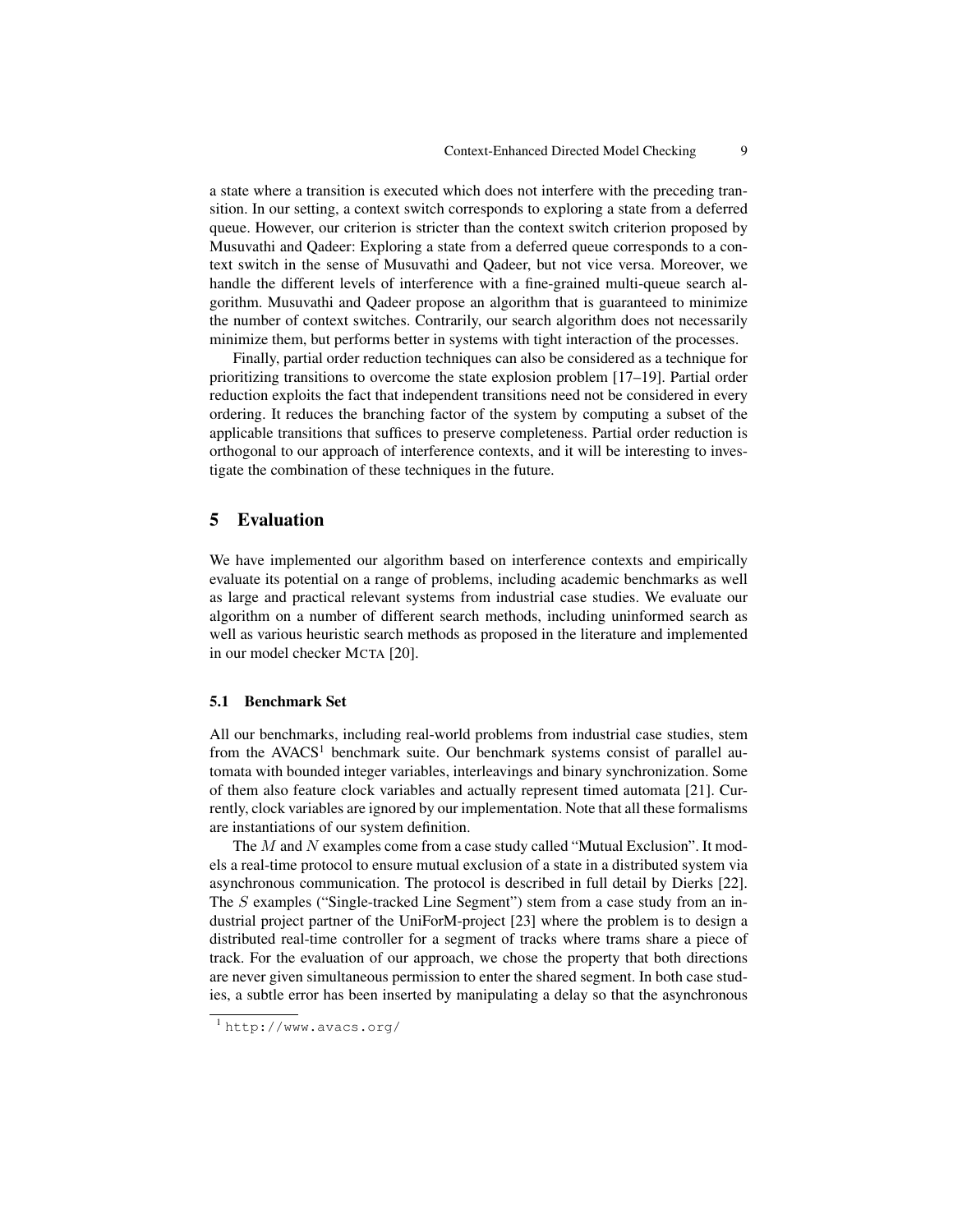communication between these automata is faulty. The  $F_i$  examples are versions of the Fischer protocol for mutual exclusion (cf.  $[24]$ ). The index i gives the number of parallel automata. An error state is reached if two predefined automata are simultaneously in a certain location. We made error states reachable by weakening one of the temporal conditions in the automata. As a final set of benchmarks, the  $H$  examples model the well-known Towers of Hanoi for a varying number of disks. The index of the examples gives the number of involved disks. Initially, all n disks are on the first peg; the goal is to move them all to the second peg, moving only one disk at a time and such that never a larger disk is on top of a smaller one.

## 5.2 Experimental Setting

We implemented our context-enhanced search algorithm (denoted with *CE* in the following) into our model checker MCTA [20]. All experiments have been performed on an AMD Opteron 2.3 GHz system with 4 GByte of memory. We set a timeout to 30 minutes. We apply *CE* to uninformed search as well as to directed model checking with various distance heuristics.

We compare to the (rather coarse) distance heuristics  $d<sup>L</sup>$  and  $d<sup>U</sup>$  [6] as well as to the (more informed) distance heuristics  $h^L$  and  $h^U$  [2]. All of them are implemented in MCTA. The  $d^L$  and  $d^U$  heuristics are based on the *graph distance* of automata; synchronization behavior and integer variables are ignored completely. The  $h<sup>L</sup>$  and  $h<sup>U</sup>$ heuristics are based on the *monotonicity abstraction*. Under this abstraction, variables can have multiple values simultaneously. The  $h<sup>L</sup>$  heuristic performs a fixpoint iteration under this abstraction starting in the current state until an error state is reached, and returns the number of iterations as heuristic value. Based on this fixpoint iteration,  $h^U$ additionally extracts an abstract error trace starting from the abstract error state, and returns the number of abstract transitions as the estimate. Furthermore, we compare *CE* to various related search algorithms, including iterative context bounding (*ICB*) and the useless transitions approach (*UT*). As threads correspond to processes in our setting, we have implemented *ICB* with process contexts as proposed by Musuvathi and Qadeer [14], denoted with  $ICB<sub>P</sub>$ . This means that a context switch occurs if two consecutive transitions belong to different processes. Moreover, we implemented *ICB* with our definition of interference contexts, denoted with  $ICB_I$ . Here, a context switch occurs if a transition  $t'$  does not belong to  $C_n(t)$ , where t is the preceding transition. After some limited experiments, we set the bound  $n$  to 2 because we achieved the best results in terms of explored states for this value. For larger values, no context switches occurred, and hence  $ICB<sub>I</sub>$  behaves like greedy search. Finally, we also compare  $CE$  with a multiqueue version of the useless transitions approach [12]. In the tables, we denote this approach with *UT*.

#### 5.3 Experimental Results

We give detailed results for a coarse distance heuristic based on the graph distance  $(d^U)$ , for a more informed heuristic based on the monotonicity abstraction  $(h^L)$ , as well as for breadth-first search as uninformed search method. Moreover, we additionally provide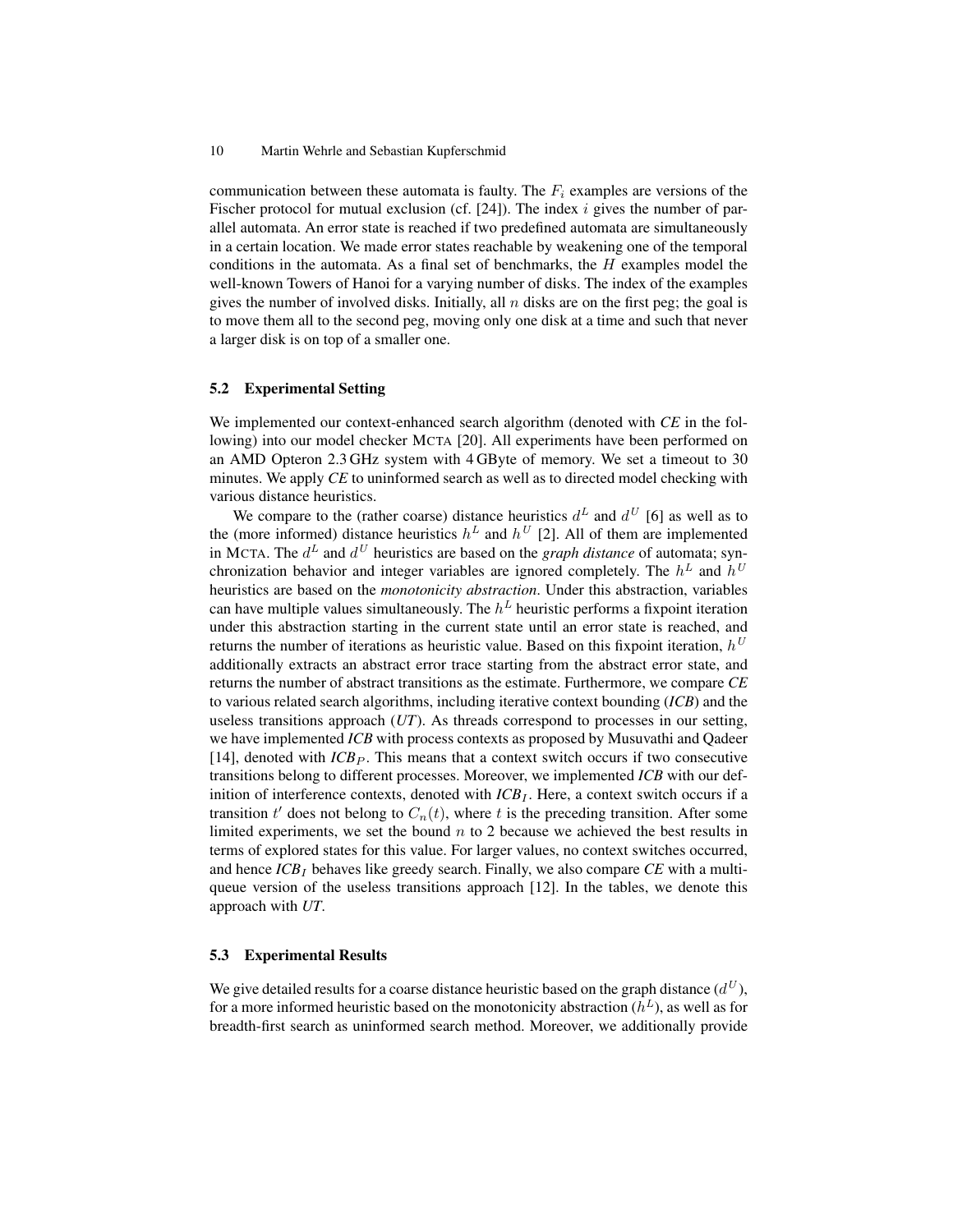average performance results for depth-first search as well as for the distance heuristics  $d^L$  and  $h^U$ .

**Table 1.** Experimental results for greedy search with the  $d^U$  heuristic. Abbreviations: plain: greedy search,  $CE$ : greedy search + interference contexts,  $ICB<sub>P</sub>$ : iterative context bound algorithm with process contexts, *ICB<sub>I</sub>*: iterative context bound algorithm with interference contexts, *UT*: useless transitions. Dashes indicate out of memory (> 4 GByte) or out of time (> 30 min). Uniquely best results are given in bold fonts.

|                | explored states |                 |                     |                      |                 |        | runtime in s |                  |       |        |            | trace length   |                   |      |                |  |
|----------------|-----------------|-----------------|---------------------|----------------------|-----------------|--------|--------------|------------------|-------|--------|------------|----------------|-------------------|------|----------------|--|
| Exp.           | plain           | CE              | $ICB_P$             | $ICB_I$              | UT              | plain  |              | $CE ICB_P ICB_I$ |       | UT     | plain      |                | $CE ICB_P ICB_I $ |      | UT             |  |
| $F_5$          | 9               | 21              | 112                 | 8                    | 9               | 0.0    | 0.0          | 0.0              | 0.0   | 0.0    | 6          | 6 <sup>1</sup> | 6                 | 6    | 6 <sup>1</sup> |  |
| $F_{10}$       | 9               | 36              | 447                 | 8                    | 9               | 0.0    | 0.0          | 0.0              | 0.0   | 0.0    | 6          | 6              | 6                 | 6    | 6 <sup>1</sup> |  |
| $F_{15}$       | 9               | 51              | 1007                | 8                    | 9               | 0.0    | 0.0          | 0.0              | 0.0   | 0.0    | 6          | 6              | 6                 | 6    | 6 <sup>1</sup> |  |
| $S_1$          | 11449           | 10854           | 44208               | 14587                | 9796            | 0.0    | 0.1          | 0.2              | 0.2   | 0.1    | 823        | 192            | 59                | 1022 | 842            |  |
| $S_2$          | 33859           | 31986           | 163020              | 93047                | 31807           | 0.1    | 0.3          | 0.8              | 0.5   | 0.5    | 1229       | 223            | 59                | 134  | 1105           |  |
| $S_3$          | 51526           | 43846           | 199234              | 80730                | 52107           | 0.2    | 0.3          | 1.1              | 0.5   | 0.8    | 1032       | 184            | 59                | 1584 | 1144           |  |
| $S_4$          | 465542          | 402048          | $3.0e + 6$          |                      | $1.8e+6$ 504749 | 2.0    | 2.1          | 18.0             | 8.6   | 7.5    | 3132       | 1508           | 60                | 783  | 5364           |  |
| $S_5$          | $4.6e + 6$      | $2.8e + 6$      | $3.8e + 7$          | $2.4e + 7$           | $4.6e + 6$      | 22.6   | 18.8         | 256.9            | 136.8 | 70.6   | 14034      | 886            | 65                | 1014 | 14000          |  |
| $S_6$          |                 |                 |                     |                      |                 |        |              |                  |       |        |            |                |                   |      |                |  |
| $M_1$          | 185416          | 5360            | 100300              | 56712                | 7557            | 156.4  | 0.1          | 2.5              | 1.1   | 0.1    | 106224     | 246            | 65                | 94   | 923            |  |
| $M_2$          | 56240           |                 | 15593 608115        |                      | 82318 294877    | 1.1    | 0.2          | 22.5             | 1.7   | 67.1   | 13952      | 520            | 63                |      | 3378 51541     |  |
| $M_3$          | 869159          |                 | 15519 623655 281213 |                      | 26308           | 1729.5 | 0.2          | 23.8             | 7.2   | 0.5    | 337857     | 562            | 82                | 3863 | 1280           |  |
| $M_4$          | 726691          | 21970           | $3.4e + 6$          |                      | 100073          | 428.0  | 0.4          | 221.3            |       | 1.8    | 290937     | 486            | 80                |      | 4436           |  |
| $N_1$          | 10215           | 5688            | 92416               | 68582                | 19698           | 0.3    | 0.1          | 5.6              | 3.3   | 0.7    | 2669       | 162            | 79                | 109  | 1855           |  |
| N <sub>2</sub> |                 | 11939           |                     | 645665 161800        | 96307           |        | 0.3          | 71.7             | 8.2   | 5.1    |            | 182            | 75                | 277  | 8986           |  |
| $N_3$          |                 |                 | 14496 616306 417181 |                      | 29254           |        | 0.4          | 62.4             | 25.8  | 1.2    |            | 623            | 84                | 1586 | 784            |  |
| $N_4$          | 330753          | 25476           |                     | 3.7e+6 889438 239877 |                 | 23.0   | 0.8          | 760.8            | 91.6  | 17.8   | 51642      | 949            | 89                | 361  | 1969           |  |
| $H_3$          | 222             | 279             | 1000                | 479                  | 244             | 0.0    | 0.0          | 0.0              | 0.0   | 0.1    | 44         | 32             | 52                | 82   | 60             |  |
| $H_4$          | 2276            | 2133            | 11726               | 7631                 | 545             | 0.0    | 0.1          | 0.0              | 0.1   | 0.5    | 184        | 132            | 116               | 190  | 92             |  |
| $H_5$          | 20858           | 5056            | 142359              | 116200               | 15435           | 0.1    | 0.2          | 0.3              | 0.4   | 13.9   | 708        | 238            | 266               | 422  | 400            |  |
| $H_6$          |                 | 184707 122473   | $1.5e + 6$          | $1.1e+6$             | 130213          | 0.6    | 0.8          | 4.1              | 3.2   | 128.8  | 2734       | 1670           | 522               | 918  | 1242           |  |
| $H_7$          |                 | $1.6e+6$ 876847 | $1.5e + 7$          | $1.4e+7$             | $1.2e + 6$      | 5.7    | 5.4          | 52.0             | 42.0  | 1267.7 | 11202      | 4456           | 1136              | 2100 | 3922           |  |
| $H_8$          | $1.4e+7$        | $2.3e+6$        |                     |                      |                 | 53.8   | 17.1         |                  |       |        | 45280 5666 |                |                   |      |                |  |
| $H_9$          |                 |                 |                     |                      |                 |        |              |                  |       |        |            |                |                   |      |                |  |

Let us start to discuss the results for  $CE$  with the  $d<sup>U</sup>$  heuristic from Table 1. First, we observe that for the hard problems, the number of explored states with *CE* is significantly better than with plain directed model checking as well as the other, related approaches. In the smaller instances (e.g., the  $F$  examples and the small  $S$  examples), the performance is comparable. Compared to plain directed model checking, we could also solve more problems when *CE* is applied. This mostly also pays off in better search time. Finally, the length of the found error trace is comparable in the  $F$  and the small  $H$  instances, but mostly much shorter than with plain directed model checking and the UT approach. Overall, when using  $d^U$ , we could significantly improve directed model checking with *CE*, and also outperformed related approaches in terms of scalability and error trace length.

The results for  $CE$  and the  $h<sup>L</sup>$  heuristic are given in Table 2. First, we observe that UT performs much better with  $h^L$  than with  $d^U$  and often leads to the best configura-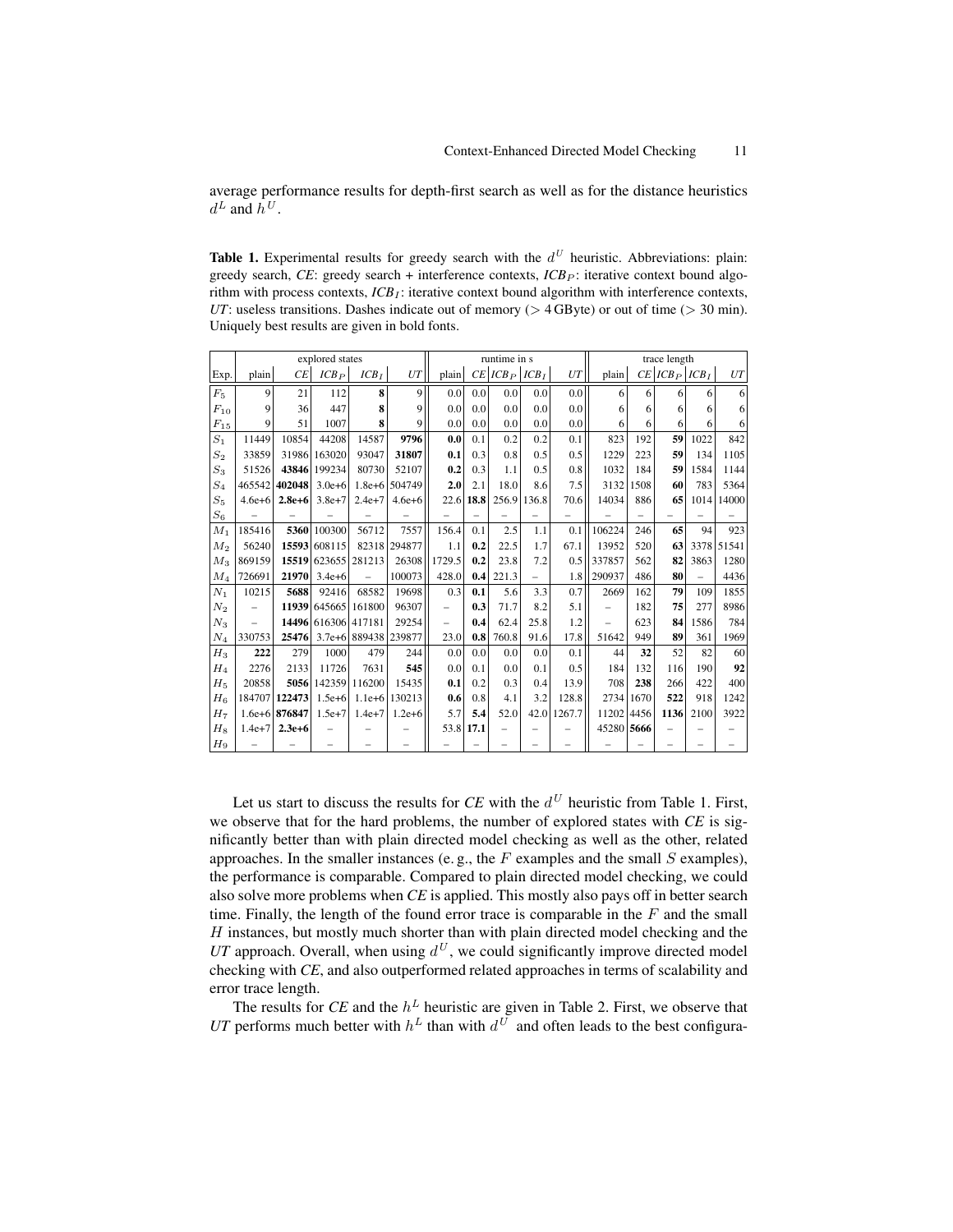|                 | explored states |            |                          |                          |                |       | runtime in s |                          |                          |             | trace length |       |                          |          |      |
|-----------------|-----------------|------------|--------------------------|--------------------------|----------------|-------|--------------|--------------------------|--------------------------|-------------|--------------|-------|--------------------------|----------|------|
| Exp.            | plain           | CE         | $ICB_P$                  | $ICB_I$                  | UT             | plain |              | $CE ICB_P ICB_I$         |                          | $_{\it UT}$ | plain        |       | $CE ICB_P$               | $ICB_I$  | UT   |
| $F_5$           | 179             | 21         | 112                      | 216                      | $\overline{7}$ | 0.0   | 0.0          | 0.0                      | 0.0                      | 0.0         | 12           | 6     | 6                        | 12       | 6    |
| $F_{10}$        | 86378           | 36         | 447                      | 95972                    | 7              | 3.3   | 0.0          | 0.0                      | 3.8                      | 0.0         | 22           | 6     | 6                        | 22       | 6    |
| $F_{15}$        |                 | 51         | 1007                     |                          | 7              |       | 0.0          | 0.0                      |                          | 0.0         |              | 6     | 6                        |          | 6    |
| $S_1$           | 1704            | 4903       | 24590                    | 1971                     | 1537           | 0.0   | 0.2          | 0.4                      | 0.1                      | 0.1         | 84           | 68    | 62                       | 77       | 76   |
| $S_{2}$         | 3526            | 11594      | 81562                    | 4646                     | 1229           | 0.1   | 0.4          | 1.2                      | 0.2                      | 0.1         | 172          | 70    | 62                       | 166      | 76   |
| $S_3$           | 4182            | 5508       | 89879                    | 6118                     | 1061           | 0.1   | 0.3          | 1.4                      | 0.2                      | 0.1         | 162          | 73    | 62                       | 109      | 76   |
| $S_4$           | 29167           | 7728       | $1.2e + 6$               | 108394                   | 879            | 0.7   | 0.5          | 14.1                     | 1.2                      | 0.2         | 378          | 198   | 60                       | 653      | 77   |
| $S_5$           | 215525          | 2715       | $1.4e+7$                 | 870603                   | 1116           | 5.2   | 0.4          | 142.7                    | 7.4                      | 0.3         | 1424         | 85    | 65                       | 2815     | 78   |
| $S_6$           | $1.7e + 6$      | 9812       | $\overline{\phantom{0}}$ | $1.3e + 7$               | 1116           | 37.4  | 1.1          | $\overline{\phantom{0}}$ | 85.5                     | 0.4         | 5041         | 130   | $\overline{\phantom{0}}$ | 8778     | 78   |
| $S_7$           | $1.6e + 7$      | 15464      |                          | $\overline{\phantom{0}}$ | 1114           | 332.5 | 2.0          | $\equiv$                 | -                        | 0.6         | 15085        | 130   | $\equiv$                 | -        | 78   |
| $S_8$           | $7.1e+6$        | 2695       | $=$                      | $\overline{\phantom{0}}$ | 595            | 129.3 | 0.5          | ۳                        | -                        | 0.3         | 5435         | 81    | $=$                      | $\equiv$ | 76   |
| $S_9$           | $9.6e + 6$      | $4.0e + 6$ |                          |                          | 2771           | 201.1 | 192.9        | L,                       | $\overline{\phantom{0}}$ | 1.3         | 5187         | 1818  | $=$                      |          | 94   |
| $M_1$           | 4581            | 1098       | 102739                   | 3230                     | 4256           | 0.1   | 0.0          | 3.1                      | 0.1                      | 0.2         | 457          | 89    | 66                       | 433      | 97   |
| $M_2$           | 15832           | 1904       | 605001                   | 53206                    | 7497           | 0.3   | 0.0          | 27.8                     | 1.2                      | 0.5         | 1124         | 123   | 61                       | 113      | 104  |
| $M_3$           | 7655            | 8257       | 622426                   | 141247                   | 10733          | 0.1   | 0.2          | 26.1                     | 2.8                      | 0.7         | 748          | 180   | 86                       | 100      | 91   |
| $M_4$           | 71033           | 18282      |                          | $3.3e+6$ 525160          | 16287          | 1.6   | 0.7          | 239.8                    | 14.5                     | 1.7         | 3381         | 334   | 81                       | 118      | 98   |
| $N_1$           | 50869           | 1512       | 93750                    | 74307                    | 5689           | 39.0  | 0.0          | 7.2                      | 59.9                     | 0.3         | 26053        | 93    | 79                       | 26029    | 108  |
| $N_2$           | 30476           | 2604       | 634003                   | 82158                    | 22763          | 1.2   | 0.1          | 77.3                     | 3.8                      | 1.5         | 1679         | 127   | 75                       | 97       | 259  |
| $N_3$           | 11576           | 10009      | 607137                   | 177899                   | 35468          | 0.4   | 0.4          | 77.1                     | 9.6                      | 2.7         | 799          | 224   | 86                       | 106      | 204  |
| $N_4$           | 100336          | 20248      | $3.7e + 6$               | 971927                   | 142946         | 5.3   | 1.1          | 755.6                    | 103.2                    | 14.9        | 2455         | 396   | 85                       | 134      | 792  |
| $\mathcal{H}_3$ | 127             | 256        | 1017                     | 164                      | 190            | 0.0   | 0.0          | 0.0                      | 0.0                      | 0.0         | 48           | 48    | 48                       | 86       | 62   |
| $H_4$           | 2302            | 764        | 11830                    | 7488                     | 620            | 0.0   | 0.1          | 0.0                      | 0.1                      | 0.0         | 300          | 94    | 124                      | 438      | 114  |
| $H_5$           | 20186           | 15999      | 144668                   | 121027                   | 31553          | 0.2   | 0.4          | 0.5                      | 0.6                      | 1.2         | 1458         | 478   | 252                      | 878      | 890  |
| $H_6$           | 230878          | 85947      | $1.5e + 6$               | $1.5e + 6$               | 281014         | 2.2   | 2.0          | 5.8                      | 5.8                      | 13.4        | 7284         | 1350  | 558                      | 2070     | 2766 |
| H <sub>7</sub>  | $2.0e + 6$      | 622425     | $1.5e+7$                 | $1.6e + 7$               | $2.7e + 6$     | 21.4  | 17.9         | 69.0                     | 67.1                     | 155.3       | 18500        | 14314 | 1086                     | 5164     | 7176 |
| $H_8$           | $1.8e + 7$      | $2.1e + 6$ |                          |                          |                | 206.8 | 78.3         |                          |                          |             | 70334        | 74594 |                          |          |      |
| $H_9$           |                 |            |                          |                          |                |       |              |                          |                          | $\equiv$    |              |       |                          |          |      |

**Table 2.** Experimental results for greedy search with the  $h^L$  heuristic. Abbreviations as in Table 1.

tion. As already outlined, *UT* uses the distance heuristic itself to estimate the quality of a transition. Hence, the performance of *UT* strongly depends on the quality of the applied distance heuristic. This also shows up in our experiments: *UT* performs best in the  $F$  and  $S$  examples. On the other hand,  $CE$  performs best in  $M$ ,  $N$  and  $H$ , and only marginally worse than *UT* in most of the F and S problems. Moreover, *CE* scales significantly better than the iterative context bounding algorithm for both context definitions. Overall, we observe that *CE* performs similarly to directed model checking with  $h<sup>L</sup>$  and useless transitions (also in terms of error trace length), and scales (often significantly) better than the other approaches.

We also applied our context enhanced search algorithm to uninformed search. The results for breadth-first are given in Table 3. First, we want to stress that breadth-first search is *optimal* in the sense that it returns shortest possible counterexamples. This is not the case for *CE*. However, the results in Table 3 show that the length of the found error traces by *CE* is mostly only marginally longer than the optimal one (around a factor of 2 in the worst case in  $S_1$  and  $S_2$ , but mostly much better). Contrarily, the scaling behavior of *CE* is much better than that of breadth-first search. This allows us to solve two more problems on the one hand, and also allows us to solve almost all of the harder problems much faster. In particular, this shows up in the  $M$  and  $N$  examples, that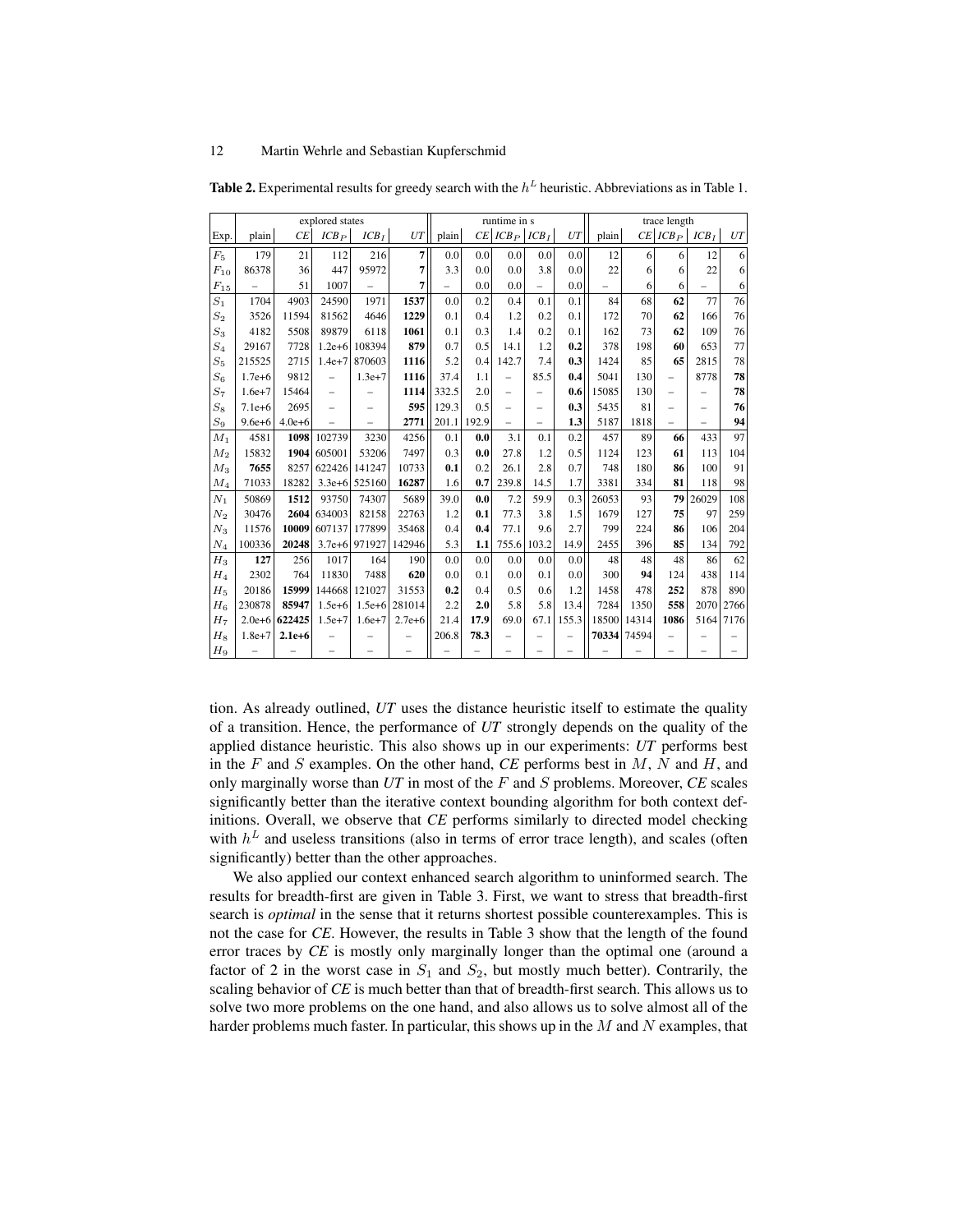|                 |                          |            |            | runtime in s |       | trace length |         |                          |       |      |         |                     |
|-----------------|--------------------------|------------|------------|--------------|-------|--------------|---------|--------------------------|-------|------|---------|---------------------|
| Exp.            | plain                    | CE         | $ICB_P$    | $ICB_I$      | plain | CE           | $ICB_P$ | $ICB_I$                  | plain | CE   | $ICB_P$ | $ICB_{\mathcal{I}}$ |
| $F_5$           | 333                      | 29         | 129        | 273          | 0.0   | 0.0          | 0.0     | 0.0                      | 6     | 6    | 6       | 6                   |
| $F_{10}$        | 5313                     | 44         | 484        | 3868         | 0.0   | 0.0          | 0.0     | 0.0                      | 6     | 6    | 6       | 6                   |
| $F_{15}$        | 34068                    | 59         | 1064       | 20538        | 0.4   | 0.0          | 0.0     | 0.3                      | 6     | 6    | 6       | 6                   |
| $S_1$           | 41517                    | 19167      | 50361      | 58379        | 0.1   | 0.1          | 0.2     | 0.3                      | 54    | 109  | 59      | 54                  |
| $S_2$           | 118075                   | 52433      | 181941     | 217712       | 0.4   | 0.3          | 0.8     | 0.9                      | 54    | 109  | 59      | 54                  |
| $\mathcal{S}_3$ | 149478                   | 33297      | 230173     | 264951       | 0.5   | 0.2          | 1.1     | 1.1                      | 54    | 71   | 59      | 54                  |
| $\mathcal{S}_4$ | $1.3e + 6$               | 146094     | $3.5e + 6$ | $3.7e + 6$   | 5.4   | 0.7          | 18.7    | 16.2                     | 55    | 67   | 60      | 55                  |
| $\mathcal{S}_5$ | $1.1e+7$                 | 569003     | $4.6e + 7$ | $4.4e + 7$   | 49.8  | 3.2          | 258.5   | 227.3                    | 56    | 73   | 56      | 56                  |
| $S_{6}$         |                          | $2.5e + 6$ |            |              | -     | 16.2         |         |                          |       | 74   |         |                     |
| $\mathcal{S}_7$ |                          |            |            |              |       |              |         |                          |       |      |         |                     |
| $\mathcal{M}_1$ | 192773                   | 32593      | 273074     | 116682       | 4.6   | 0.4          | 7.4     | 1.5                      | 47    | 51   | 50      | 50                  |
| $M_2$           | 680288                   | 75159      | $1.7e + 6$ | $1.6e + 6$   | 19.1  | 1.1          | 95.2    | 56.6                     | 50    | 52   | 53      | 50                  |
| $M_3$           | 740278                   | 94992      | $1.7e + 6$ | $1.7e + 6$   | 22.0  | 1.6          | 80.9    | 76.9                     | 50    | 54   | 63      | 50                  |
| $M_4$           | $2.6e + 6$               | 189888     | $9.7e + 6$ | $8.0e + 6$   | 87.6  | 3.5          | 893.7   | 506.7                    | 53    | 55   | 66      | 53                  |
| $\mathcal{N}_1$ | 361564                   | 34787      | 310157     | 157610       | 20.0  | 0.7          | 15.6    | 4.3                      | 49    | 56   | 58      | 55                  |
| $N_2$           | $2.2e + 6$               | 81859      | $2.4e + 6$ | $3.9e + 6$   | 399.0 | 1.8          | 357.6   | 622.2                    | 52    | 57   | 72      | 52                  |
| $N_3$           | $2.4e + 6$               | 92729      | $2.3e + 6$ | $4.2e + 6$   | 442.8 | 2.5          | 275.8   | 677.9                    | 52    | 54   | 71      | 52                  |
| $N_{\rm 4}$     | $\overline{\phantom{0}}$ | 201226     |            |              |       | 5.9          |         |                          |       | 57   |         |                     |
| $H_3$           | 448                      | 315        | 1062       | 954          | 0.0   | 0.0          | 0.0     | 0.0                      | 22    | 22   | 30      | 24                  |
| $H_4$           | 4040                     | 2689       | 11702      | 7228         | 0.0   | 0.1          | 0.0     | 0.1                      | 52    | 54   | 64      | 54                  |
| $H_5$           | 42340                    | 19158      | 146955     | 121807       | 0.1   | 0.2          | 0.3     | 0.4                      | 114   | 116  | 148     | 148                 |
| $H_6$           | 377394                   | 161747     | $1.5e + 6$ | $1.2e + 6$   | 0.7   | 0.8          | 3.0     | 2.8                      | 240   | 300  | 294     | 278                 |
| $H_7$           | $3.4e + 6$               | $1.2e + 6$ | $1.5e + 7$ | $1.3e + 7$   | 7.2   | 5.3          | 36.8    | 33.7                     | 494   | 520  | 634     | 636                 |
| $H_8$           | $3.0e + 7$               | $9.2e + 6$ |            |              | 67.2  | 44.0         |         | -                        | 1004  | 1302 |         |                     |
| $H_9$           |                          |            |            |              |       |              |         | $\overline{\phantom{0}}$ |       |      |         |                     |

Table 3. Experimental results for breadth-first search. Abbreviations as in Table 1.

could be solved within seconds with *CE* (compared to sometimes hundreds of seconds otherwise). Finally, we remark that *UT* is not applicable with breadth-first search, as no distance heuristic is applied. Overall, we conclude that if *short*, but not necessarily *shortest* error traces are desired, breadth-first search should be applied with *CE* because of the better scaling behavior of *CE* on the one hand, and the still reasonable short error traces on the other hand.

To get a deeper insight into the performance of our context enhanced search algorithm in practice, we report average results for our approach applied to various previously proposed heuristics in Table 4. For each heuristic as well as breadth-first and depth-first search, we average the data on the instances that could be solved by all configurations. Furthermore, we give the total number of solved instances.

First, we observe that also on average, *CE* compares favorably to plain directed model checking. The average number of explored states could (sometimes by an order of magnitude) be reduced, which mostly also pays off in overall runtime. Furthermore, except for breadth-first search which returns shortest possible counterexamples, the length of the error traces could be reduced. Compared to the related approaches  $ICB<sub>P</sub>$ ,  $ICB<sub>I</sub>$  and UT, we still observe that the average number of explored states is mostly lower with *CE* (except for the median with *UT* for  $h^L$  and  $h^U$ ). In almost all cases, the average runtime is still much shorter. Apart from breadth-first search, the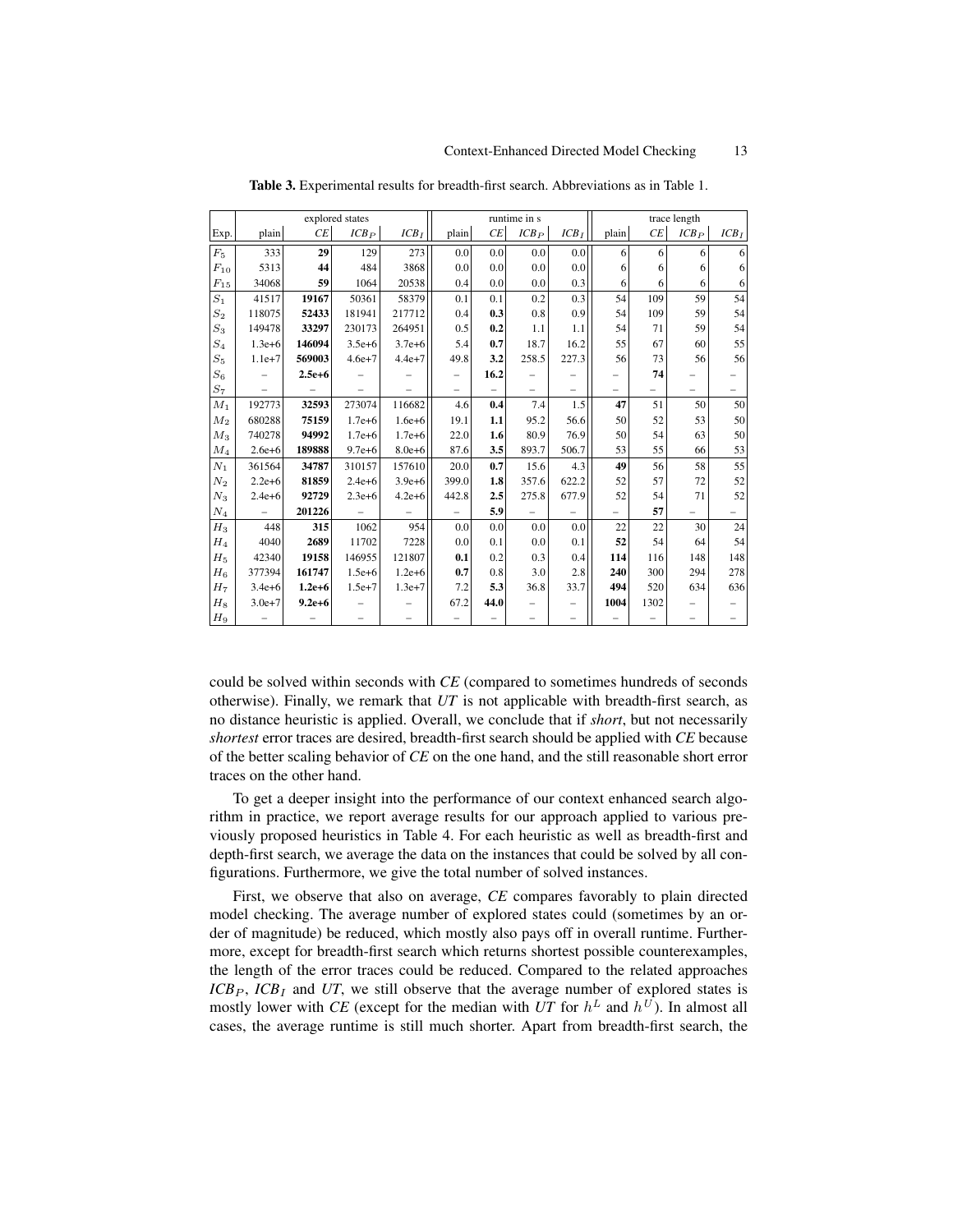Table 4. Summary of experimental results. Abbreviations: *DFS*: depth-first search, *BFS*: breadthfirst search, average: arithmetic means, solved: number of solved instances (out of 27). Uniquely best results in bold fonts for each configuration. Other abbreviations as in Table 1.

|                    |                    | explored states |         | runtime in s | trace length | solved |                 |  |  |  |  |  |
|--------------------|--------------------|-----------------|---------|--------------|--------------|--------|-----------------|--|--|--|--|--|
|                    | average            | median          | average | median       | average      | median |                 |  |  |  |  |  |
|                    | <b>BFS</b>         |                 |         |              |              |        |                 |  |  |  |  |  |
| plain              | 1266489.9          | 277168.5        | 53.0    | 2.7          | 78.3         | 52.0   | 21              |  |  |  |  |  |
| CE                 | 140644.4           | 43610.0         | 1.1     | 0.6          | 91.9         | 55.5   | 23              |  |  |  |  |  |
| $ICB_P$            | 4248527.1          | 291615.5        | 102.3   | 5.2          | 95.7         | 59.0   | 20 <sup>2</sup> |  |  |  |  |  |
| $ICB_I$            | 4133416.8          | 241331.5        | 111.5   | 2.2          | 89.7         | 53.5   | 20 <sup>2</sup> |  |  |  |  |  |
|                    | <b>DFS</b>         |                 |         |              |              |        |                 |  |  |  |  |  |
| plain              | 445704.1           | 63712.5         | 3.6     | 0.5          | 37794.3      | 9624.5 | 21              |  |  |  |  |  |
| CE                 | 197295.0           | 15688.0         | 1.1     | 0.2          | 2308.8       | 795.5  | 22              |  |  |  |  |  |
| $ICB_P$            | 3397688.6          | 409480.0        | 34.8    | 2.4          | 148.7        | 71.0   | 21              |  |  |  |  |  |
| $ICB_I$            | 2371171.5          | 155694.0        | 12.9    | 1.5          | 16477.9      | 1819.5 | 21              |  |  |  |  |  |
|                    | $\overline{d^{U}}$ |                 |         |              |              |        |                 |  |  |  |  |  |
| plain              | 469310.8           | 42692.5         | 107.9   | 0.3          | 30415.8      | 1949.0 | 20 <sup>2</sup> |  |  |  |  |  |
| CE                 | 245070.9           | 13186.5         | 1.6     | 0.2          | 665.4        | 230.5  | 22              |  |  |  |  |  |
| $ICB_P$            | 3503904.9          | 152689.5        | 63.8    | 1.8          | 155.0        | 64.0   | 21              |  |  |  |  |  |
| $ICB_I$            | 2380880.4          | 81524.0         | 16.5    | 0.8          | 892.9        | 391.5  | 20 <sup>2</sup> |  |  |  |  |  |
| ${\cal U}{\cal T}$ | 394999.4           | 23003.0         | 87.6    | 0.6          | 4764.3       | 1124.5 | 21              |  |  |  |  |  |
|                    |                    |                 |         | $d^L$        |              |        |                 |  |  |  |  |  |
| plain              | 701962.7           | 54742.0         | 14.9    | 0.5          | 16414.1      | 7725.0 | 21              |  |  |  |  |  |
| CE                 | 189144.3           | 12181.0         | 1.3     | 0.2          | 1391.6       | 562.0  | 22              |  |  |  |  |  |
| $ICB_P$            | 2783118.2          | 199548.0        | 72.7    | 3.7          | 100.6        | 67.0   | 21              |  |  |  |  |  |
| $ICB_I$            | 1918955.4          | 105246.0        | 17.5    | 0.9          | 2642.1       | 798.0  | 19              |  |  |  |  |  |
| $_{UT}$            | 344885.2           | 46509.0         | 23.8    | 1.4          | 13664.1      | 2521.0 | 20 <sub>2</sub> |  |  |  |  |  |
|                    |                    |                 |         | $h^L$        |              |        |                 |  |  |  |  |  |
| plain              | 143536.3           | 18009.0         | 4.1     | 0.4          | 3327.0       | 773.5  | 25              |  |  |  |  |  |
| CE                 | 41090.5            | 5205.5          | 1.2     | 0.3          | 917.8        | 108.5  | 26              |  |  |  |  |  |
| $ICB_P$            | 2075198.1          | 374834.5        | 72.5    | 6.5          | 150.5        | 70.5   | 21              |  |  |  |  |  |
| $ICB_I$            | 1052988.1          | 89065.0         | 14.1    | 2.0          | 1981.0       | 126.0  | 21              |  |  |  |  |  |
| ${\cal U}{\cal T}$ | 164821.9           | 4972.5          | 9.7     | 0.3          | 657.8        | 97.5   | 25              |  |  |  |  |  |
|                    |                    |                 |         | $h^U$        |              |        |                 |  |  |  |  |  |
| plain              | 138325.2           | 12938.0         | 3.1     | 0.3          | 419.6        | 112.0  | 26              |  |  |  |  |  |
| CE                 | 22956.1            | 6523.0          | 1.0     | 0.3          | 213.0        | 92.0   | 27              |  |  |  |  |  |
| $ICB_P$            | 1953710.5          | 145351.0        | 73.7    | 7.3          | 147.7        | 66.0   | 21              |  |  |  |  |  |
| $ICB_I$            | 965865.2           | 72437.0         | 12.7    | 1.6          | 302.1        | 116.0  | 21              |  |  |  |  |  |
| ${\cal U}{\cal T}$ | 106837.0           | 2537.0          | 9.6     | 0.2          | 436.3        | 80.0   | 26              |  |  |  |  |  |

shortest error traces are obtained with iterative context bounding. However, *CE* scales much better on average, and could solve the most problem instances in *every* configuration. Furthermore, the only configuration that could solve *all* instances is *CE* with the  $h^U$  heuristic.

Finally, we also compared *CE* with the exact pruning criterion given by Prop. 1. However, it turned out that this exact criterion is very strict in practice, and did not fire in any case. This effectively means that the results for this criterion are the same as the results for plain search, except for a slightly longer runtime due to the preprocessing.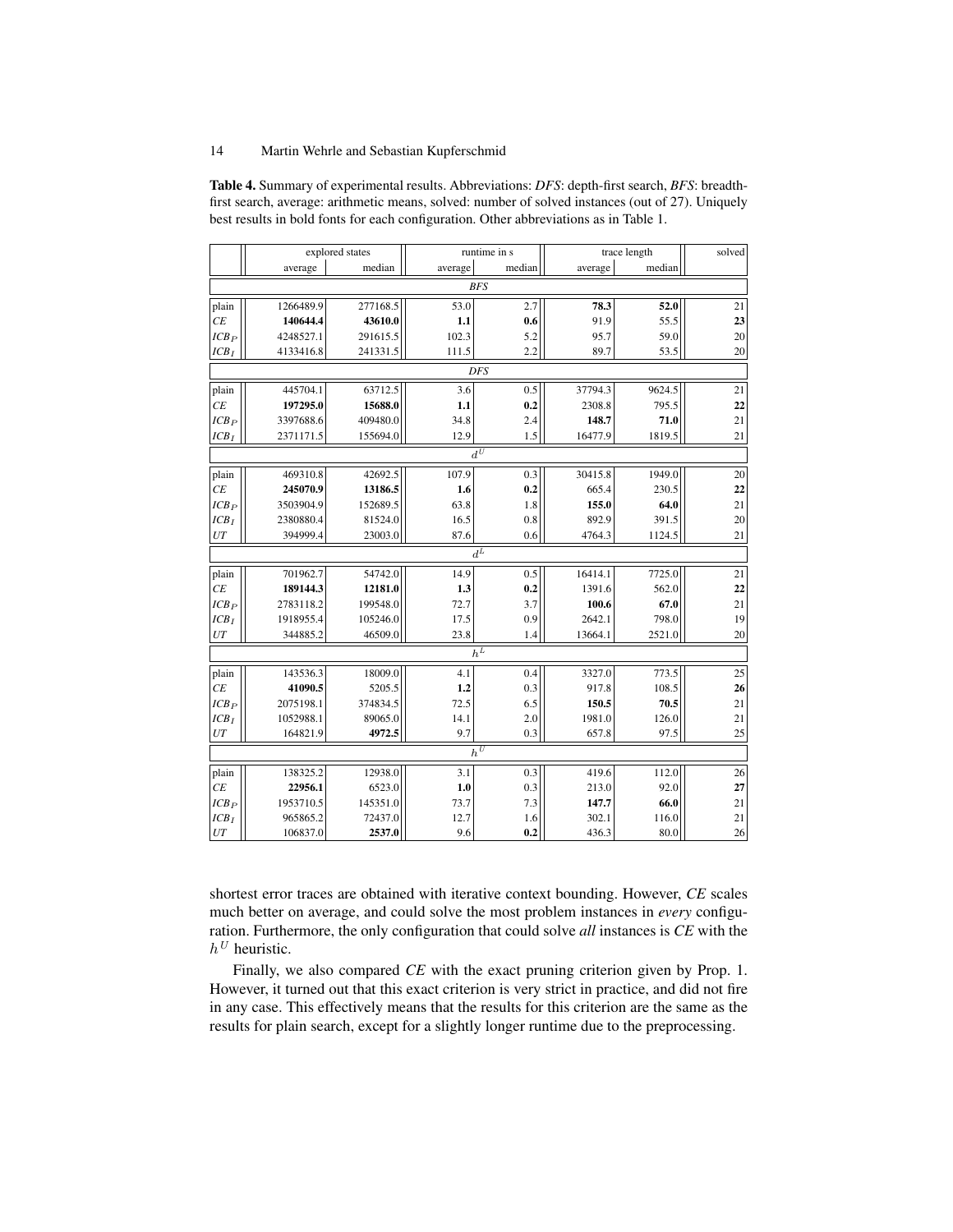Overall, our evaluation impressively demonstrated the power of directed model checking with interference contexts and multiple open queues. We have observed that the overall model checking performance could (often significantly) be increased for various search methods and distance heuristics on a range of heuristics and real world problems. The question remains on which parameters the performance of the different search algorithms depend, and in which cases they perform best. We will discuss these points in the next section.

## 5.4 Discussion

Our context-enhanced search algorithm uses several open queues to handle the different levels of interference. In Table 5, we provide additional results about the number of queues and queue accesses for *CE* and *UT*, as well as the number of context switches for iterative context bounding. The data is averaged over all instances of the specific case study.

For our context enhanced search algorithm, we report the number of queues that are needed for the different problems, as well as the number of pushed and popped states of these queues. First, we observe that in the  $F$  examples, only one deferred queue  $(q_1)$  is needed, which is accessed very rarely. However, the situation changes in the S, M and N examples, where three deferred queues are needed. Deferred states are explored from up to two deferred queues (for  $d^U$  and breadth-first search), whereas the last (non-empty) deferred queue is never accessed. Most strikingly, in the  $H$  examples, we need six deferred queues, from which most of them are never accessed. Overall, the performance of *CE* also depends on the number of explored deferred states. If there are deferred queues that never have to be accessed at all, the corresponding states do not have to be explored, and the branching factor of the system is reduced.

We applied the useless transitions approach in a multi-queue setting, where *useless* states, i. e., states reached by a useless transition, are maintained in a separate queue. Table 5 shows the number of explored non-useless states  $(q_0)$  as well as the number of explored useless states  $(q_1)$ . We observe that for the well-informed  $h^L$  heuristic,  $q_1$ is never accessed except for the  $H$  examples, which explains the good performance of UT in this case. However, for the coarser  $d^U$  heuristic,  $q_1$  is accessed very often, which explains the favorable performance of  $CE$  over  $UT$  with  $d^U$ .

Finally, let us give some explanations of the performance of the iterative context bound algorithm *ICB* compared to *CE*. The *ICB* approach is guaranteed to minimize the number of context switches, and obviously performs best in systems where not many context switches are needed. Contrarily, if the context has to be switched  $n$  times, the whole state space for all context switches smaller than  $n$  has to be traversed until an error state is found, which could be problematic if n is high. Table 5 shows the average number  $n$  of context switches needed to find an error state in our examples.<sup>2</sup> We observe that, except for the  $F$  examples,  $n$  is pretty high for  $ICB<sub>P</sub>$ . Contrarily, in the  $F$  examples where the context has to switched only two times, iterative context bounding performs very well. Overall, we conclude from our experiments that the method proposed by

<sup>&</sup>lt;sup>2</sup> As a side remark, the different number of context switches for  $h^L$ ,  $d^U$  and *BFS* with *ICB*P and *ICBI* are due to the different number of solved instances of these configurations.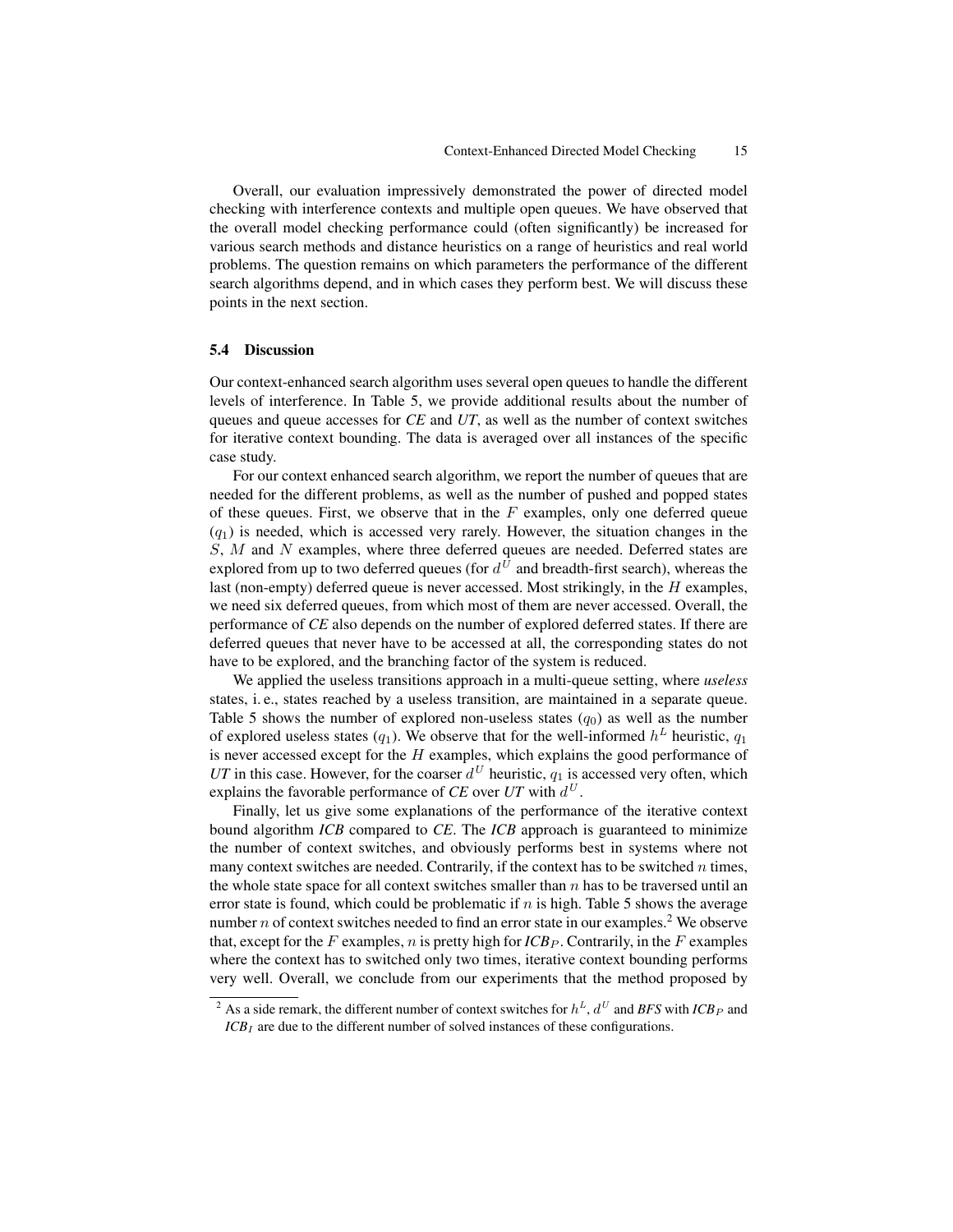**Table 5.** Average number of queue accesses (for queues  $q_0, \ldots, q_6$ ) for *CE* and *UT*, and average number of context switches for *ICB* per case study. Number of pushed states at the top, number of popped states at the bottom. Abbreviations as in Table 1.

|                              | Accesses with CE |              |                |                |              |                  |                  |        | Accesses with UT | <b>Context Switches</b> |                     |  |
|------------------------------|------------------|--------------|----------------|----------------|--------------|------------------|------------------|--------|------------------|-------------------------|---------------------|--|
|                              | $q_0$            | $q_1$        | $q_2$          | $q_3$          | $q_4$        | $q_5$            | $q_6$            | $q_0$  | $q_1$            | $ICB_P$                 | $ICB_{\mathcal{I}}$ |  |
| $\overline{h^L}$ heuristic   |                  |              |                |                |              |                  |                  |        |                  |                         |                     |  |
| F                            | 38               | 114          | $\mathbf{0}$   | $\Omega$       | $\theta$     | $\theta$         | $\vert 0 \vert$  | 13     | 24               |                         |                     |  |
|                              | 35               | 1            | $\theta$       | $\Omega$       | $\mathbf{0}$ | 0                | 0                | 7      | $\overline{0}$   | $\overline{c}$          | 0                   |  |
| S                            | 169161           | 742370       | 87766          | 136105         | $\theta$     | $\overline{0}$   | $\overline{0}$   | 1702   | 2440             | 31.6                    | $\boldsymbol{0}$    |  |
|                              | 169144           | 277922       | $\overline{0}$ | $\mathbf{0}$   | $\mathbf{0}$ | $\overline{0}$   | $\boldsymbol{0}$ | 1268   | $\mathbf{0}$     |                         |                     |  |
| M                            | 5585             | 5687         | 8598           | 3455           | $\theta$     | $\theta$         | $\overline{0}$   | 12308  | 9137             | 21                      | 3                   |  |
|                              | 5584             | 1801         | $\mathbf{0}$   | $\Omega$       | $\mathbf{0}$ | $\mathbf{0}$     | 0                | 9693   | $\mathbf{0}$     |                         |                     |  |
| $\overline{N}$               | 6654             | 6547         | 9384           | 4124           | $\Omega$     | $\theta$         | $\overline{0}$   | 69534  | 4332             | 22.33                   | 3                   |  |
|                              | 6652             | 1941         | $\Omega$       | $\Omega$       | $\mathbf{0}$ | 0                | 0                | 51716  | $\theta$         |                         |                     |  |
| H                            | 377962           | 294737       | 230682         | 297175         | 345419       | 445245           | 612451           | 404205 | 308105           | 134.8                   | 15.6                |  |
|                              | 377935           | 93051        | $\mathbf{0}$   | $\mathbf{0}$   | $\mathbf{0}$ | $\overline{0}$   | 0                | 404186 | 204806           |                         |                     |  |
| $\overline{d^{U}}$ heuristic |                  |              |                |                |              |                  |                  |        |                  |                         |                     |  |
| F                            | 38               | 114          | $\mathbf{0}$   | $\overline{0}$ | $\Omega$     | $\boldsymbol{0}$ | $\vert 0 \vert$  | 14     | 24               | $\overline{c}$          | $\mathbf{0}$        |  |
|                              | 35               | 1            | 0              | $\mathbf{0}$   | $\mathbf{0}$ | 0                | $\mathbf{0}$     | 9      | 0                |                         |                     |  |
| S                            | 287161           | 395163       | 65564          | 273596         | $\Omega$     | $\overline{0}$   | $\boldsymbol{0}$ | 12746  | 1042207          | 31.6                    | 3                   |  |
|                              | 287149           | 379679       | 520            | $\mathbf{0}$   | $\mathbf{0}$ | $\mathbf{0}$     | 0                | 12746  | 1030510          |                         |                     |  |
| M                            | 9712             | 7734         | 11949          | 5043           | $\mathbf{0}$ | $\overline{0}$   | $\mathbf{0}$     | 23355  | 115058           | 21                      | 4                   |  |
|                              | 9708             | 4902         | $\theta$       | $\Omega$       | $\Omega$     | $\theta$         | 0                | 23354  | 83849            |                         |                     |  |
| $\overline{N}$               | 10006            | 7943         | 11920          | 6614           | $\theta$     | $\theta$         | $\overline{0}$   | 16204  | 109769           | 21.5                    | 4.75                |  |
|                              | 10000            | 4399         | $\bf{0}$       | $\Omega$       | 0            | 0                | $\mathbf{0}$     | 16204  | 80079            |                         |                     |  |
| H                            | 379149           | 289671       | 222272         | 289380         | 323717       | 385445           | 498216           | 117141 | 220791           | 134.8                   | 15.2                |  |
|                              | 379100           | 164472       | $\mathbf{0}$   | $\Omega$       | $\mathbf{0}$ | $\mathbf{0}$     | $\mathbf{0}$     | 117141 | 143929           |                         |                     |  |
|                              |                  |              |                |                |              | <b>BFS</b>       |                  |        |                  |                         |                     |  |
| F                            | 56               | 114          | $\overline{0}$ | $\theta$       | $\theta$     | $\Omega$         | $\vert 0 \vert$  | n/a    | n/a              | $\overline{c}$          | $\boldsymbol{0}$    |  |
|                              | 43               | $\mathbf{1}$ | $\mathbf{0}$   | $\Omega$       | $\mathbf{0}$ | $\overline{0}$   | $\boldsymbol{0}$ | n/a    | n/a              |                         |                     |  |
| S                            | 323745           | 607706       | 189050         | 447035         | $\theta$     | $\overline{0}$   | $\boldsymbol{0}$ | n/a    | n/a              | 31.6                    | $\mathbf{0}$        |  |
|                              | 323704           | 229784       | 1111           | $\mathbf{0}$   | $\mathbf{0}$ | $\overline{0}$   | $\boldsymbol{0}$ | n/a    | n/a              |                         |                     |  |
| M                            | 50251            | 56932        | 86116          | 30730          | $\theta$     | $\theta$         | $\boldsymbol{0}$ | n/a    | n/a              | 21                      | 1.25                |  |
|                              | 50249            | 47908        | $\mathbf{0}$   | $\mathbf{0}$   | $\mathbf{0}$ | $\overline{0}$   | $\boldsymbol{0}$ | n/a    | n/a              |                         |                     |  |
| N                            | 55105            | 55314        | 92173          | 39908          | $\mathbf{0}$ | $\overline{0}$   | $\boldsymbol{0}$ | n/a    | n/a              | 20.67                   | 1.67                |  |
|                              | 55103            | 47546        | $\mathbf{0}$   | $\mathbf{0}$   | $\Omega$     | $\theta$         | $\overline{0}$   | n/a    | n/a              |                         |                     |  |
| lН                           | 894952           | 925034       | 649694         | 843886         | 861079       | 980240           | 1476125          | n/a    | n/a              | 134.8                   | 20.8                |  |
|                              | 894927           | 874677       | $\mathbf{0}$   | $\overline{0}$ | $\mathbf{0}$ | $\mathbf{0}$     | $\vert 0 \vert$  | n/a    | n/a              |                         |                     |  |

Musuvathi and Qadeer works well for programs with rather loose interaction where not many context switches are required. However, in protocols with tight interaction and many required changes of the active threads, directed model checking with interference contexts performs better.

# 6 Conclusion

In this paper, we have introduced context-enhanced directed model checking. This multi-queue search algorithm makes use of interference contexts to determine the de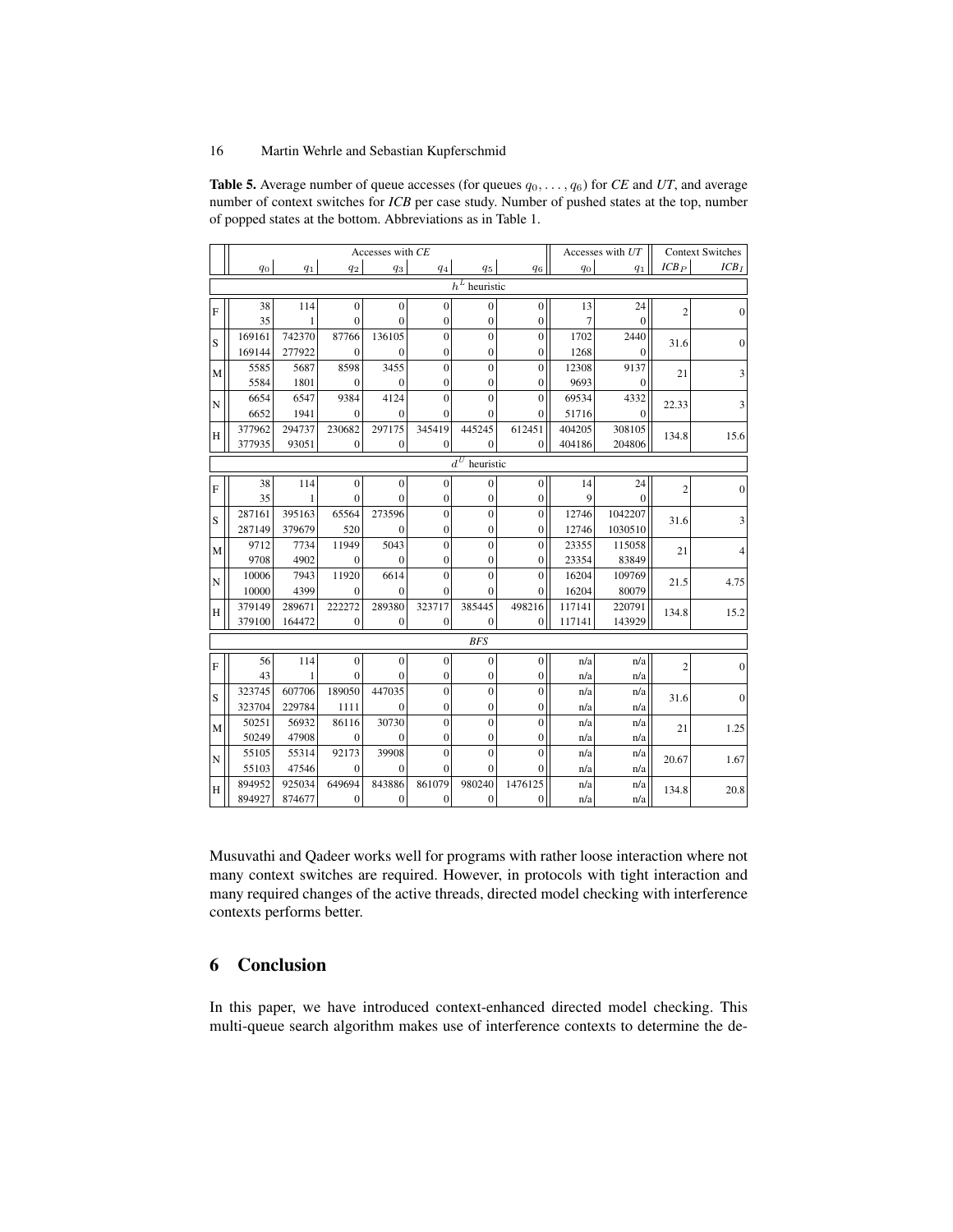gree of relevance of transitions. Our approach is orthogonal to the directed model checking process and can hence be combined with arbitrary heuristics and blind search. Our empirical evaluation impressively shows the potential for various heuristics on large and realistic case studies. We obtain considerable performance improvements compared to plain directed model checking as well as compared to related search algorithms like iterative context bounding or useless transitions.

For the future, it will be interesting to extend and refine our concept of interference contexts. This includes, for example, to take into account the structure of our automaton model more explicitly. In particular, we plan to better adapt our approach to timed automata. Although we are able to handle such systems, our technique is not yet optimized for them as clocks are currently ignored. We expect that taking them into account will further improve our method for that class of systems.

# References

- 1. Edelkamp, S., Schuppan, V., Bosnacki, D., Wijs, A., Fehnker, A., Aljazzar, H.: Survey on directed model checking. In Peled, D., Wooldridge, M., eds.: Proceedings of the 5th International Workshop on Model Checking and Artificial Intelligence (MOCHART 2008). Volume 5348 of Lecture Notes in Artificial Intelligence., Springer-Verlag (2009) 65–89
- 2. Kupferschmid, S., Hoffmann, J., Dierks, H., Behrmann, G.: Adapting an AI planning heuristic for directed model checking. In Valmari, A., ed.: Proceedings of the 13th International SPIN Workshop (SPIN 2006). Volume 3925 of Lecture Notes in Computer Science., Springer-Verlag (2006) 35–52
- 3. Dräger, K., Finkbeiner, B., Podelski, A.: Directed model checking with distance-preserving abstractions. International Journal on Software Tools for Technology Transfer 11(1) (2009) 27–37
- 4. Hoffmann, J., Smaus, J.G., Rybalchenko, A., Kupferschmid, S., Podelski, A.: Using predicate abstraction to generate heuristic functions in Uppaal. In Edelkamp, S., Lomuscio, A., eds.: Proceedings of the 4th Workshop on Model Checking and Artificial Intelligence (MOCHART 2006). Volume 4428 of Lecture Notes in Computer Science., Springer-Verlag (2007) 51–66
- 5. Smaus, J.G., Hoffmann, J.: Relaxation refinement: A new method to generate heuristic functions. In Peled, D., Wooldridge, M., eds.: Proceedings of the 5th International Workshop on Model Checking and Artificial Intelligence (MOCHART 2008). Volume 5348 of Lecture Notes in Artificial Intelligence., Springer-Verlag (2009) 146–164
- 6. Edelkamp, S., Leue, S., Lluch-Lafuente, A.: Directed explicit-state model checking in the validation of communication protocols. International Journal on Software Tools for Technology Transfer 5(2) (2004) 247–267
- 7. Qian, K., Nymeyer, A.: Guided invariant model checking based on abstraction and symbolic pattern databases. In Jensen, K., Podelski, A., eds.: Proceedings of the 10th International Conference on Tools and Algorithms for the Construction and Analysis of Systems (TACAS 2004). Volume 2988 of Lecture Notes in Computer Science., Springer-Verlag (2004) 497– 511
- 8. Kupferschmid, S., Hoffmann, J., Larsen, K.G.: Fast directed model checking via russian doll abstraction. In Ramakrishnan, C.R., Rehof, J., eds.: Proceedings of the 14th International Conference on Tools and Algorithms for the Construction and Analysis of Systems (TACAS 2008). Volume 4963 of Lecture Notes in Computer Science., Springer-Verlag (2008)